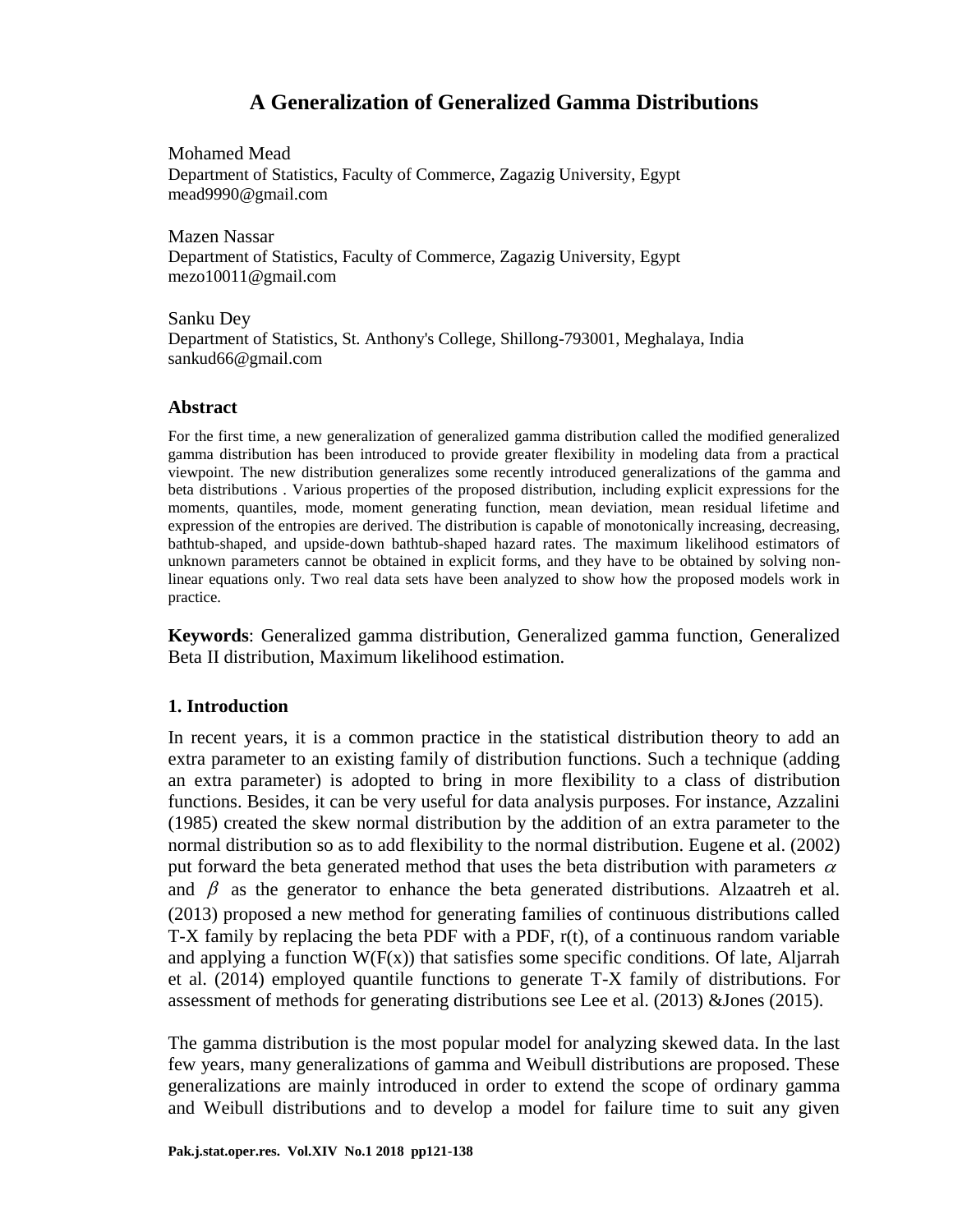particular situation. The generalized gamma distribution (GG) was first presented by Stacy (1962) and includes as special sub-models: the exponential, Weibull, gamma and Rayleigh distributions, among others. The GG distribution is suitable for modeling data with different types of hazard rate function: increasing, decreasing, bathtub and unimodal. The GG distribution has been used in several research areas such as engineering, hydrology and survival analysis. Agarwal and Kalla (1996) defined a new type of generalized gamma distribution by slightly modifying the form of Kobayashi's generalized gamma function (1991). Their proposed distribution may find applicability in reliability or queuing theory under the situation where the effect of all the parameters does not start in the beginning. Some of the parameters start playing their role after sometime i.e. "displaced parameter". For example, in a new machine system the corrosion problem will start after certain interval of time and similar is the case of the metal fatigue.

This paper proposes a new six parameter generalization of GG distribution, called the modified generalized gamma (MGG) distribution. It includes as special sub models such as the generalizations of gamma distribution introduced by Stacy (1962), Hoq et al. (1974), Lee and Gross (1991), Agarwal and Kalla (1996), Agarwal and Al-Saleh (2001), Kalla et al. (2001) and also the generalized beta distribution of the second kind (GB2) (McDonald,(1984)), among others. We are motivated to introduce the MGG distribution because (i) it contains a number of known lifetime sub models such as gamma, Weibull, exponential, Rayleigh, Maxwell, Chi-square, folded normal, beta type-II, Burr XII, Burr III, log-logistic distributions and so on; (ii) it is capable of modeling monotonically increasing, decreasing, bathtub-shaped, and upside-down bathtub-shaped hazard rates; (iii) it can be viewed as a suitable model for fitting the skewed data which may not be properly fitted by other common distributions and can also be used in a variety of problems in different areas such as public health, biomedical studies, and industrial reliability and survival analysis; and (iv) two real data applications show that it compares well with other competing lifetime distributions in modeling lifetime data.

This paper is organized in the following way: In Section 2, the MGG is defined and some basic distributional properties of the new model are studied. In Section 3, some wellknown and new lifetime models as members of MGG are derived. Properties of the MGG distribution are studied in Section 4 including, quantile, mode, moments, moment generating function, mean deviation, mean residual life and entropy. The maximum likelihood estimates (MLEs) of the model parameters and the corresponding observed Fisher information matrix are obtained in section 5. The potentiality of the new model is illustrated by means of application to two real data sets in Section 5. Finally, some concluding remarks are addressed in Section 6.

# **2. The Modified Generalized Gamma Distribution**

The generalized gamma function which is essentially a confluent hypergeometric function has been considered by Kobayashi (1991) in the form

$$
\Gamma_{\lambda}(\alpha, k) = \int_{0}^{\infty} y^{\alpha-1} (y+k)^{-\lambda} e^{-y} dy,
$$
\n(1)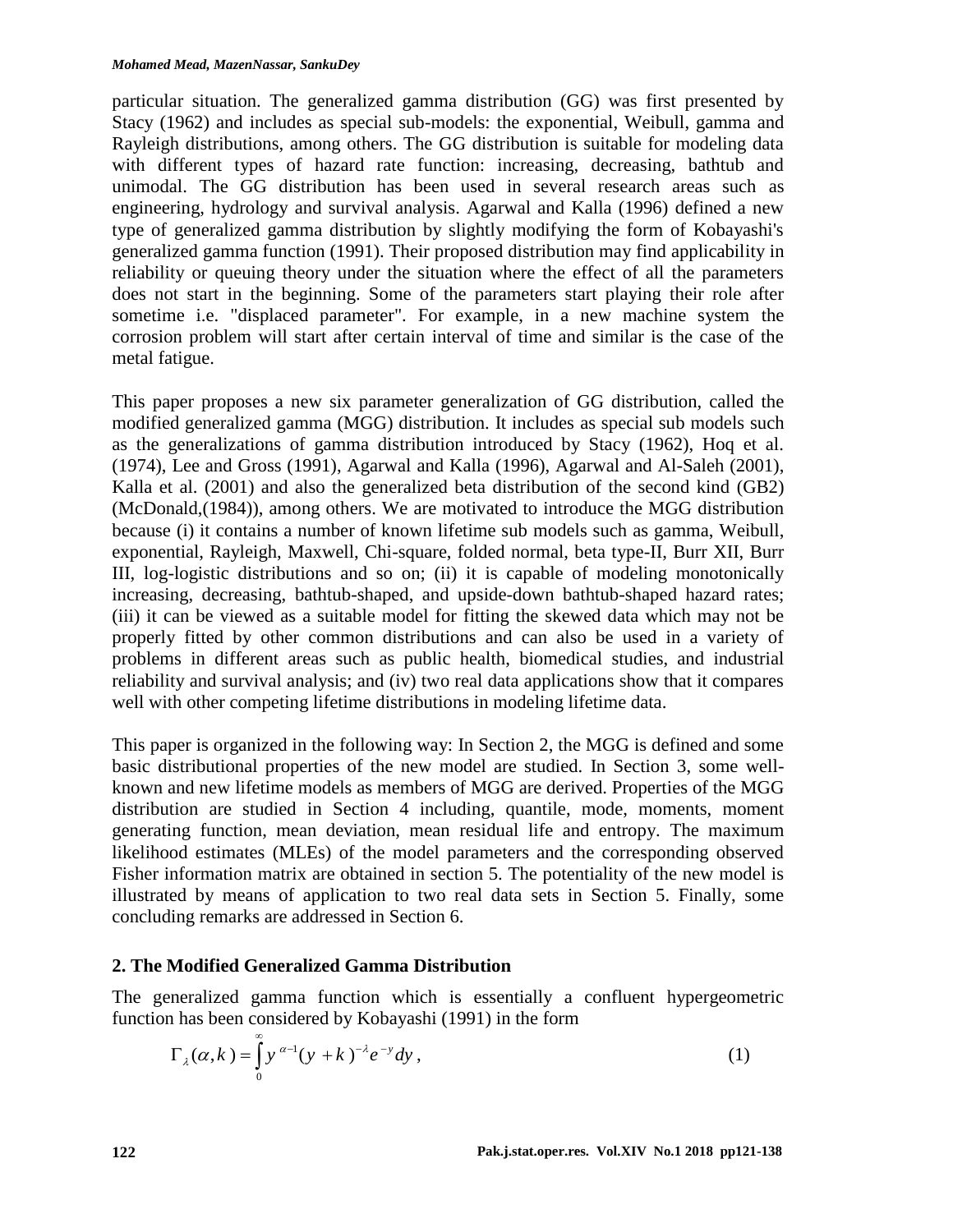where  $\lambda$  is a non-negative integer and  $\alpha$ ,  $k > 0$ . It is obvious that this function reduces to the ordinary gamma function  $\Gamma(\alpha)$ , when  $\lambda = 0$  that is  $\Gamma_0(\alpha, k) = \Gamma(\alpha)$ . This function is useful in many problems of diffraction theory and corrosion problems in new machines. Now we can define the following function so-called modified generalized gamma function (MGGF) with the form

$$
\Gamma_{\lambda}(\alpha, k, b) = \int_{0}^{\infty} y^{\alpha-1} (y+k)^{-\lambda} e^{-by} dy, \quad b \ge 0, \quad \lambda \ge 0,
$$
 (2)

this function can be specialized to:

- i. If we take  $b = 1$ , equation (2) reduces to the exact form of Kobayashi's function given by  $(1)$ .
- ii. When  $b = 1$  and  $\lambda = 0$ , equation (2) becomes the standard form of gamma function in the form

$$
\Gamma(\alpha) = \int_{0}^{\infty} y^{\alpha - 1} e^{-y} dy.
$$
 (3)

iii. For the case of  $b = 0$ ,  $k = 1$  and  $\lambda = \alpha + h$ , equation (2) yields the standard form of beta function of the second type as

$$
B(\alpha, h) = \int_{0}^{\infty} y^{\alpha - 1} (1 + y)^{-(\alpha + h)} dy.
$$
 (4)

Based on equation (2), we can define the following probability density function (pdf)

$$
f(y;\alpha,k,b,\lambda) = \frac{1}{\Gamma_{\lambda}(\alpha,k,b)} y^{\alpha-1} (y+k)^{-\lambda} e^{-by}, \quad y \ge 0, \quad \alpha, k, \lambda > 0, \quad b \ge 0,
$$
 (5)

applying the transformation  $x = \theta y^{1/\beta}$  in (5), the pdf of the MGG distribution is given by

$$
f(x;\zeta) = \frac{\beta}{\theta \Gamma_{\lambda}(\alpha,k,b)} \left(\frac{x}{\theta}\right)^{\alpha\beta-1} \left[\left(\frac{x}{\theta}\right)^{\beta} + k\right]^{-\lambda} e^{-b(x/\theta)^{\beta}}, \ x \ge 0,
$$
 (6)

where  $\zeta = (\alpha, k, b, \lambda, \theta, \beta)^T$ ,  $\alpha, k, \theta, \beta > 0$ ,  $\lambda, b \ge 0$ ,  $\alpha, \beta$  are the shape parameters,  $\theta, b$ are the scale parameters, k is the displacement parameter and  $\lambda$  is the parameter of intensity of the effect of the corresponding displacement parameter. The corresponding cumulative distribution function (cdf) is

$$
F(x;\zeta) = \frac{\gamma_{\lambda}(\alpha,k,b,c)}{\Gamma_{\lambda}(\alpha,k,b)},
$$

where  $c = (x / \theta)^{\beta}$  and  $\gamma_{\lambda}(\alpha, k, b, c)$  is the lower incomplete modified generalized gamma function defined as

$$
\gamma_{\lambda}(\alpha, k, b, c) = \int_{0}^{c} x^{\alpha-1} (x+k)^{-\lambda} e^{-bx} dx
$$
  
=  $\Gamma_{\lambda}(\alpha, k, b) - \Gamma_{\lambda}(\alpha, k, b, c),$ 

where  $\Gamma_{\lambda}(\alpha, k, b, c)$  is the upper incomplete modified generalized gamma function and given by

**Pak.j.stat.oper.res. Vol.XIV No.1 2018 pp121-138 123**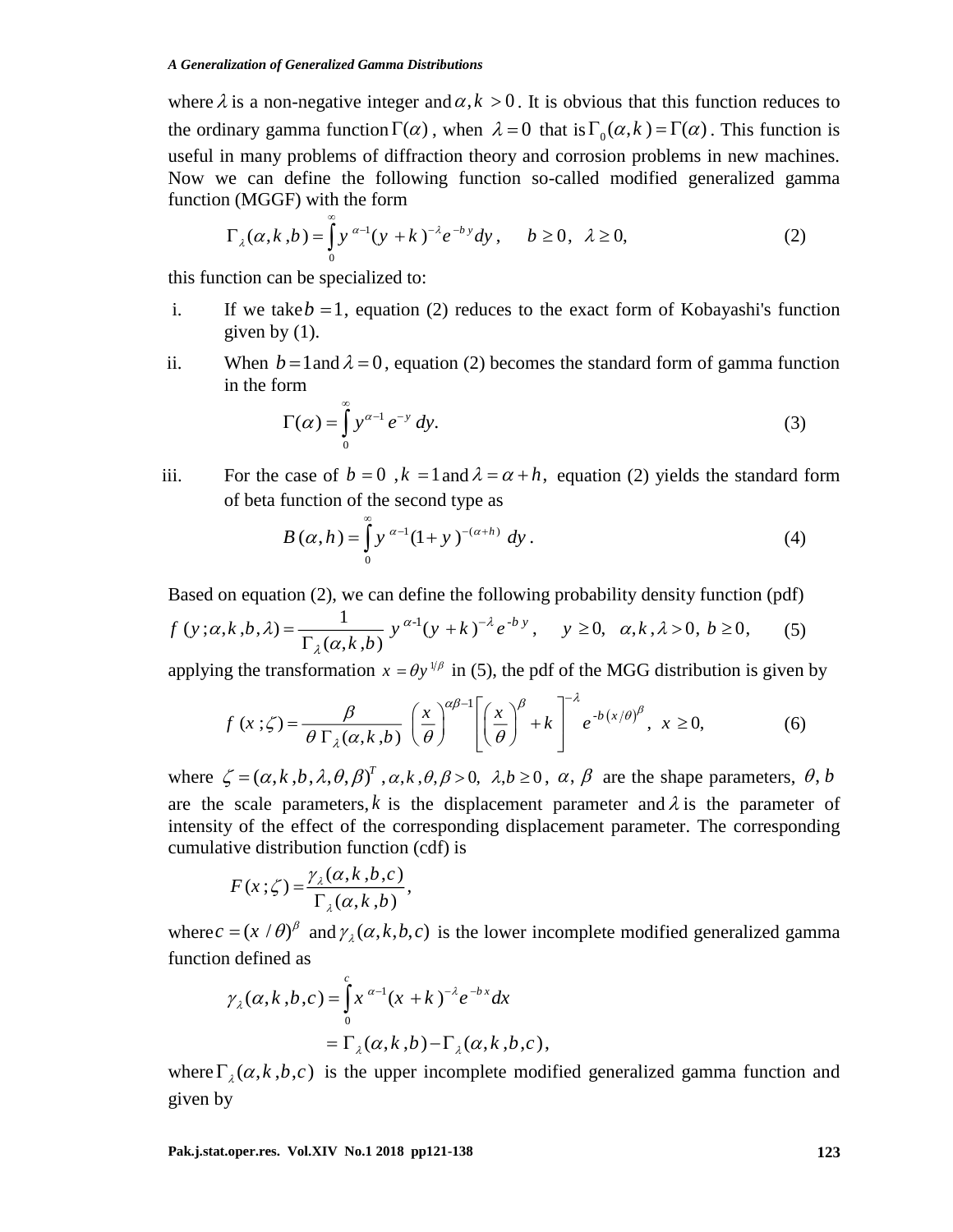*Mohamed Mead, MazenNassar, SankuDey*

$$
\Gamma_{\lambda}(\alpha, k, b, c) = \int_{c}^{\infty} x^{\alpha-1} (x+k)^{-\lambda} e^{-bx} dx.
$$

The survival function and hazard rate function for MGG are, respectively, given by

$$
S(x) = \frac{\Gamma_{\lambda}(\alpha, k, b, c)}{\Gamma_{\lambda}(\alpha, k, b)}
$$

and

$$
h(x) = \frac{\beta}{\theta \Gamma_{\lambda}(\alpha, k, b, c)} \left(\frac{x}{\theta}\right)^{\alpha \beta - 1} \left[\left(\frac{x}{\theta}\right)^{\beta} + k\right]^{-\lambda} e^{-b(x/\theta)^{\beta}}.
$$

Plots of the density function (6) for selected parameter values are given in Figure 1. Figure 2 displays the MGG failure rate function which can be increasing, decreasing, bathtub and upside down bathtub shaped depending on the parameter values.

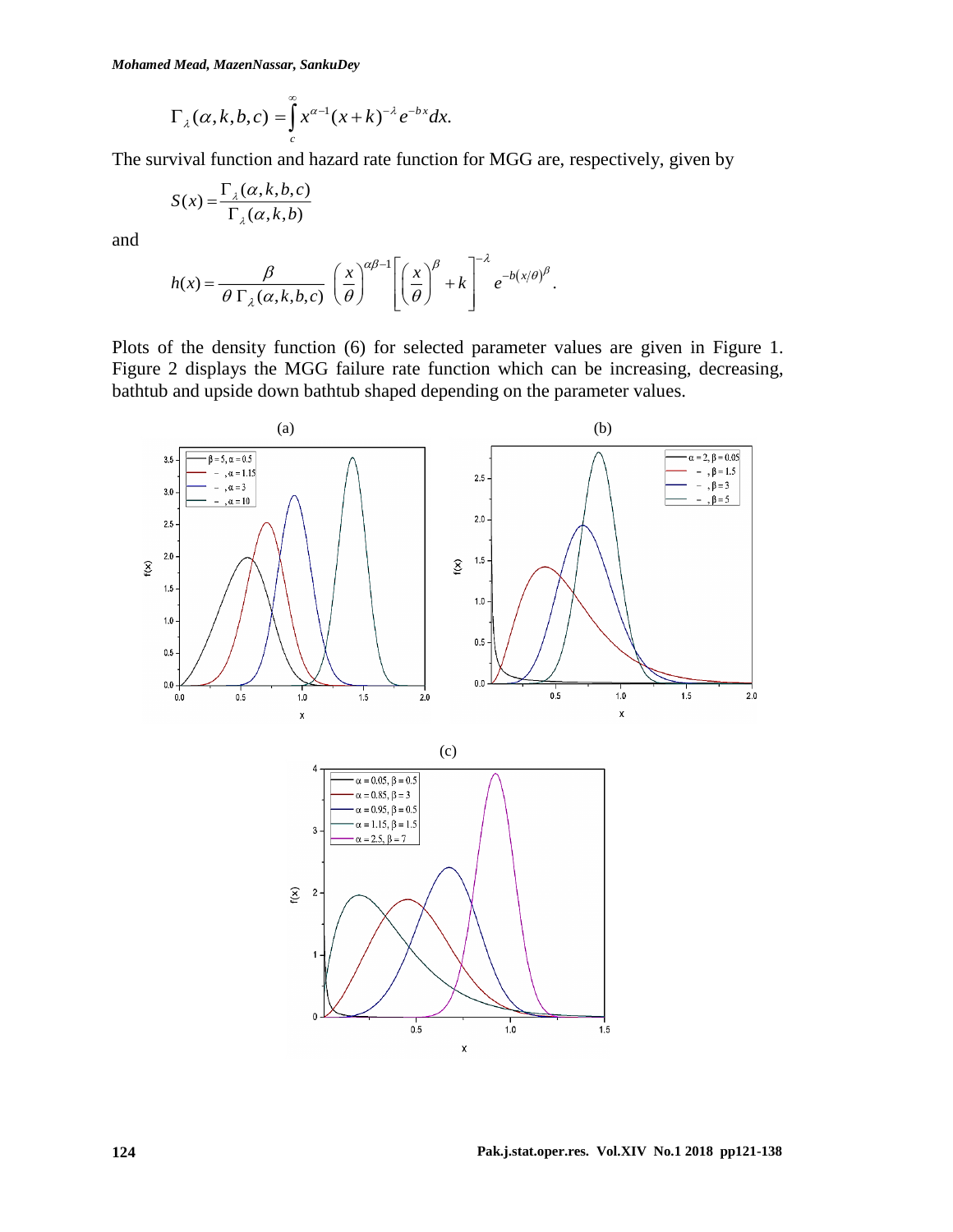Figure 1. Density plots of MGG for  $k = b = \theta = 1$ ,  $\lambda = 5$  and (a)  $\beta = 5$  and various values of  $\alpha$ , (b)  $\alpha = 2$  and various values of  $\beta$  and (c) various values of  $\alpha$  and  $\beta$ .



Figure 2. Hazard plots of MGG for  $b = \theta = 1$  and various parameter values of  $\alpha, \beta, \lambda$  and k

## **3. Special Distributions**

The MGG distribution has several distributions as special cases, which makes it distinguishable scientific importance from other distributions. In this section, we investigate the various special models of the MGG distribution.

1) When  $b = 1$  and  $\lambda = 0$ , equation (6) reduces to the generalized gamma distribution

given by Stacy (1962) with pdf  
\n
$$
f(x;\beta,\alpha,\theta) = \frac{\beta}{\theta \Gamma(\alpha)} \left(\frac{x}{\theta}\right)^{\alpha\beta-1} e^{-(y/\theta)^{\beta}}, x \ge 0, \beta, \alpha, \theta > 0.
$$
\n(7)

In this case various special models of the MGG distribution are listed in table 1.

**Table 1:Sub-models of the MGG Distribution (with**  $b = 1$  **and**  $\lambda = 0$ **)** 

| H | α   | <b>Reduced Model</b>            |
|---|-----|---------------------------------|
|   |     | Gamma distribution              |
|   |     | Weibull distribution            |
|   |     | Rayleigh distribution           |
|   |     | <b>Exponential distribution</b> |
|   | 3/2 | Maxwell distribution            |
| 2 | n/2 | Chi-square distribution         |
|   | 1/2 | Folded normal distribution      |
|   |     |                                 |

2) In case of  $b = 1$ ,  $\lambda = 0$  and  $\alpha = q/\beta$ , MGG corresponds to the generalized life testing model given by Hoq et al. (1974) with pdf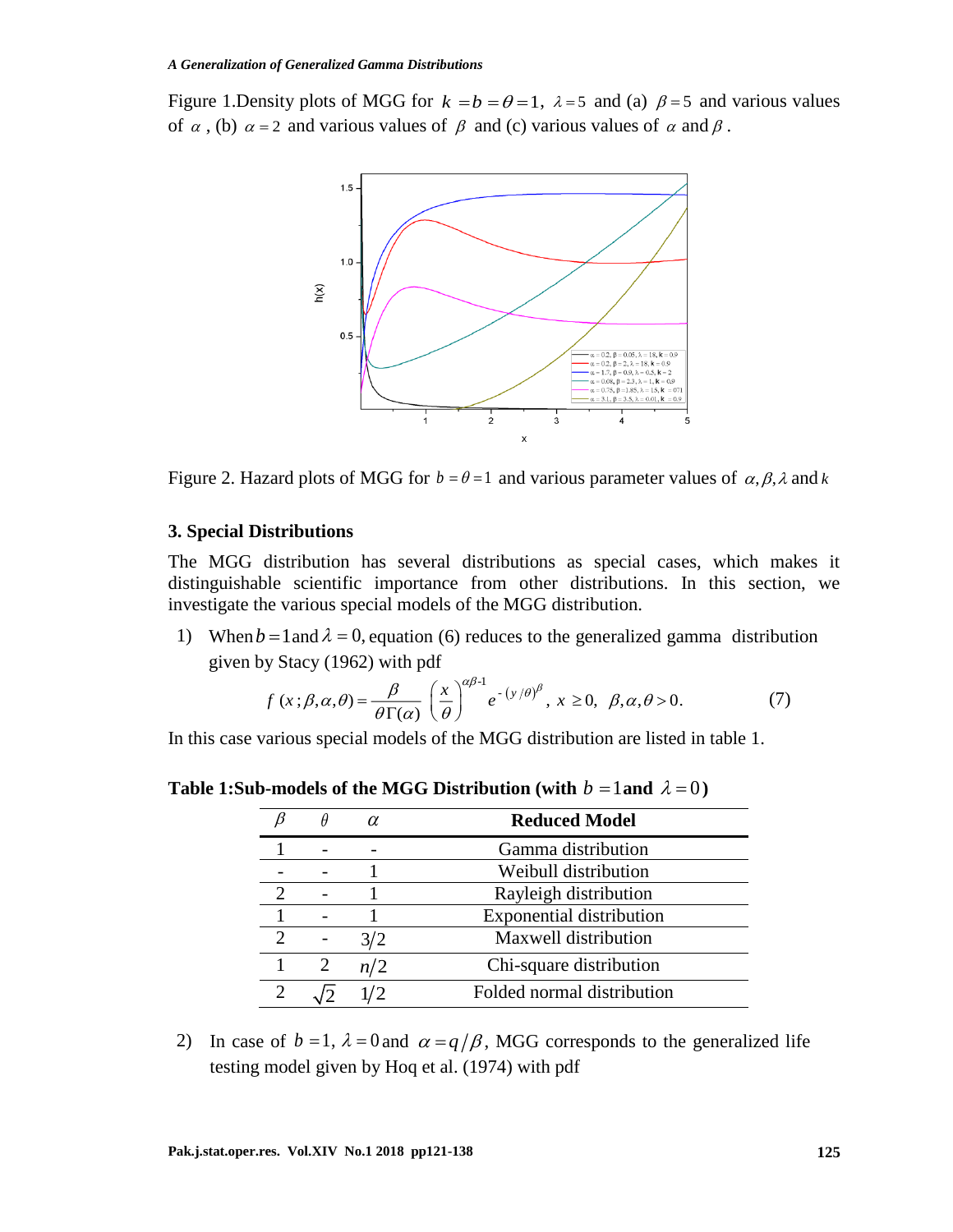$$
f(x;q,\beta,\theta) = \frac{\beta}{\theta \Gamma(q/\beta)} (x/\theta)^{q-1} e^{-(x/\theta)^{\beta}}, x \ge 0, q, \beta, \theta > 0.
$$
 (8)

3) For  $i = 1, 2, ..., n$ ,  $\lambda = 0$ ,  $\beta = m_i$ ,  $\alpha = b_i$  and  $\theta = 1/(a_i p)$ , we get the generalized gamma model defined by Lee and Gross (1991) as

$$
f(x_i; b_i, m_i, a_i, p) = \frac{m_i (a_i p)^{-b_i m_i}}{\Gamma(b_i)} x_i^{-b_i m_i - 1} e^{-\left(1/(a_i p x_i)\right)^{m_i}}, (9)
$$

where  $x_i \geq 0$ ,  $b_i$ ,  $m_i$ ,  $a_i$ ,  $p > 0$ .

4) When  $b = \beta = 1$ ,  $\theta = 1/\delta$  and  $k = \delta \gamma$ , the density(6) becomes the generalized gamma model defined by Agarwal and Kalla (1996) as

$$
f(x;\alpha,\delta,\gamma,\lambda) = \frac{\delta^{\alpha-\lambda}}{\Gamma_{\lambda}(\alpha,\delta\gamma)} x^{\alpha-1} \left[x+\gamma\right]^{-\lambda} e^{-\delta x}, x \ge 0, \alpha, \delta, \gamma, \lambda > 0. \tag{10}
$$

5) Kalla et al. (2001) introduced a unified type of generalized gamma model. By Setting  $k = \omega \sigma / \rho$ ,  $\theta^{\beta} = 1/\omega$ ,  $b = 1$  and  $\alpha = m/\beta + 1$ , equation (6) yields their model with six parameters as the form

$$
f(x; \beta, \rho, m, \sigma, \lambda, \omega) = \frac{\beta \rho^{\lambda} x^{m+\beta-1} \left[1 + \rho x^{\beta} / \sigma\right]^{-\lambda} e^{-\omega x^{\beta}}}{\sigma^{\lambda} \omega^{\lambda-m/\beta-1} \Gamma_{\lambda}(m/\beta+1, \omega \sigma/\rho)},
$$
(11)

where  $x \ge 0$ ,  $\beta$ ,  $\rho$ ,  $m$ ,  $\sigma$ ,  $\lambda$ ,  $\omega > 0$ . From (11), the following special cases can be derived

- (i) With  $\rho = \beta = 1$  and  $m = m 1$  we get the pdf (10).
- (ii) If  $\lambda = 0$ , the density (11) reduces to the general form of Weibull distribution with the following pdf

$$
f(x,m,\beta,\omega)=\frac{\beta \omega^{m/\beta+1}x^{m+\beta-1}e^{-\omega x^{\beta}}}{\Gamma(m/\beta+1)}, \quad m,\beta,\omega>0,
$$

which leads to the Weibull distribution with  $m = 0$ , and the gamma distribution with  $\beta = 1$ .

6) Agarwal and Al-Saleh (2001) used the exact function of Kobayashi (1991) to define the generalized gamma model with four parameters. The case of  $b = \beta = 1$  and  $\theta = 1/d$  corresponds to their model with the pdf

$$
f(x;\alpha,k,d,\lambda) = \frac{d^{\alpha-\lambda}}{\Gamma_{\lambda}(\alpha,k)} x^{\alpha-1} \left[x + k/d\right]^{-\lambda} e^{-dx},
$$
  
\n
$$
x \ge 0, \qquad \alpha, k, d, \lambda > 0.
$$
\n(12)

7) If we take  $b = 0, k = 1$  and  $\lambda = \alpha + h$  the pdf in (6) becomes the generalized beta distribution of the second kind (GB2) which was introduced by McDonald (1984) with the following pdf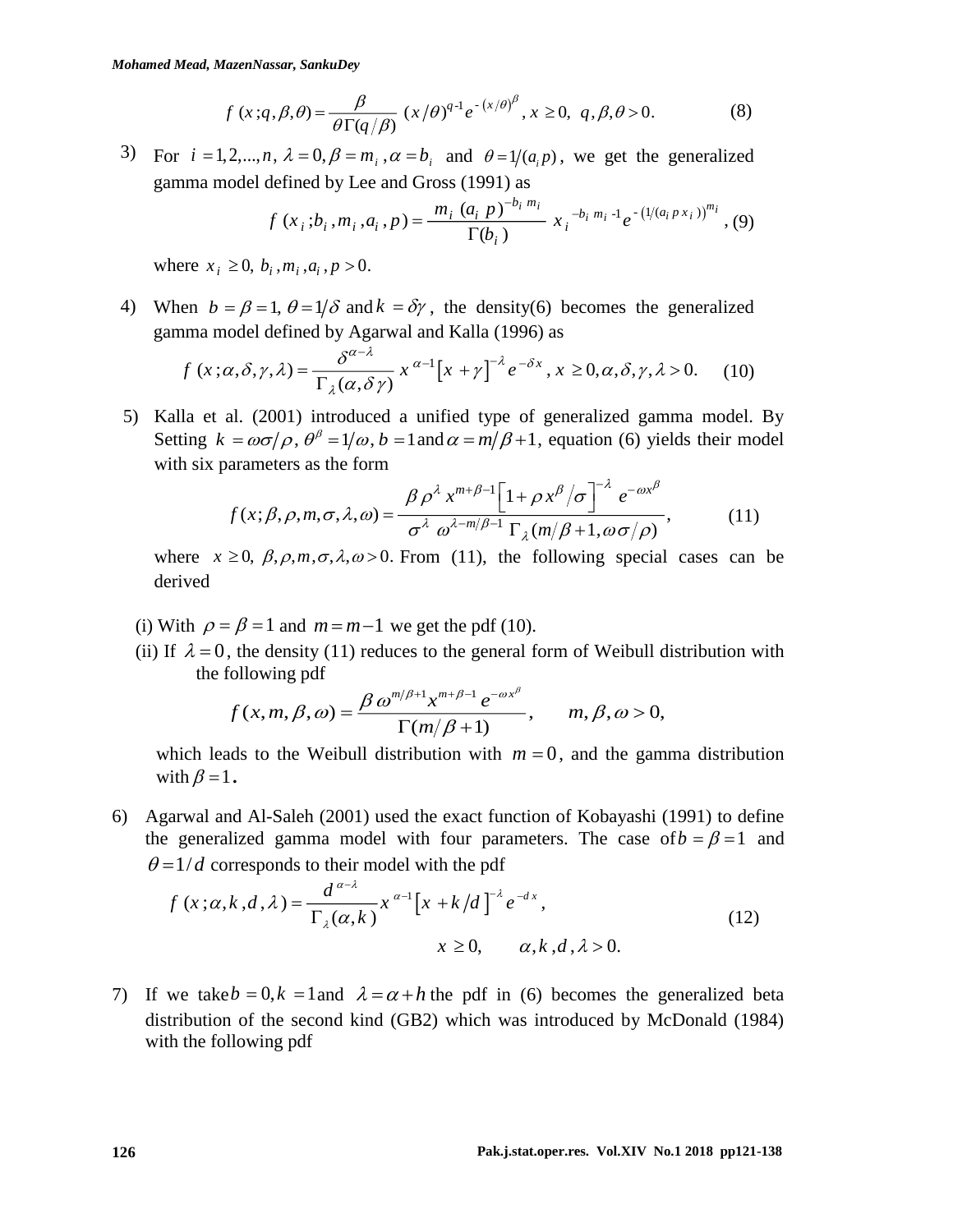$$
f(x;\alpha,h,\beta,\theta) = \frac{\beta}{\theta B(\alpha,h)} \left(\frac{x}{\theta}\right)^{\alpha\beta-1} \left[1+\left(\frac{x}{\theta}\right)^{\beta}\right]^{-(\alpha+h)},
$$
  
  $x \ge 0, \alpha, h, \theta, \beta > 0,$  (13)

where  $\alpha$ ,  $\beta$  and h are the shape parameters and  $\theta$  is the scale parameter. The GB2 is most useful for unifying a substantial part of the size distributions literature.It contains a large number of income and loss distributions as special or limiting cases. Full details can be found in Brazauskas (2002), Kleiber and Kotz (2003). Table 2 lists various special models of the MGG distribution when  $b = 0$ ,  $k = 1$  and  $\lambda = \alpha + h$ .

| $\alpha$ |    | n | <b>Reduced Model</b>                   |  |  |  |
|----------|----|---|----------------------------------------|--|--|--|
|          |    |   | Singh-Maddala (Burr XII) distribution  |  |  |  |
|          |    |   | Dagum (Burr III) distribution          |  |  |  |
|          |    |   | Beta type II distribution              |  |  |  |
|          |    |   | <b>Standard Burr XII distribution</b>  |  |  |  |
|          |    |   | <b>Standard Burr III distribution</b>  |  |  |  |
|          |    |   | Standard Beta type II distribution     |  |  |  |
|          |    |   | Fisk (or log-logistic) distribution    |  |  |  |
|          |    |   | Lomax (or Pareto type II) distribution |  |  |  |
|          | h. |   | Paralogistic distribution              |  |  |  |
|          |    |   | <b>Inverse Lomax distribution</b>      |  |  |  |
|          |    |   | Inverse paralogistic distribution      |  |  |  |

**Table 2:Sub-models of the MGG Distribution (with**  $b = 0$ **,**  $k = 1$  **and**  $\lambda = \alpha + h$ **).** 

# **4. Properties of the MGGD**

In this section, we provide some general properties of the MGG distribution including quantile function, mode, moments, mean deviation, mean residual life and mean waiting time, Rényi entropy and order statistics.

#### **4.1 Mode and quantile**

The p- thquantile function of the MGG distribution is the solution of

$$
\frac{\gamma_{\lambda}(\alpha, k, b, (x_p/\theta)^{\beta})}{\Gamma_{\lambda}(\alpha, k, b)} = P,\tag{14}
$$

particularly, the median, denoted by  $\mu^*$ , can be obtained from (14) by substituting  $p = 0.5$  by solving the following

$$
\frac{\gamma_{\lambda}(\alpha, k, b, (\mu^*/\theta)^{\beta})}{\Gamma_{\lambda}(\alpha, k, b)} = 0.5
$$

From (6) the mode, denoted by  $x_m$ , for the MGG distribution is given by the solution of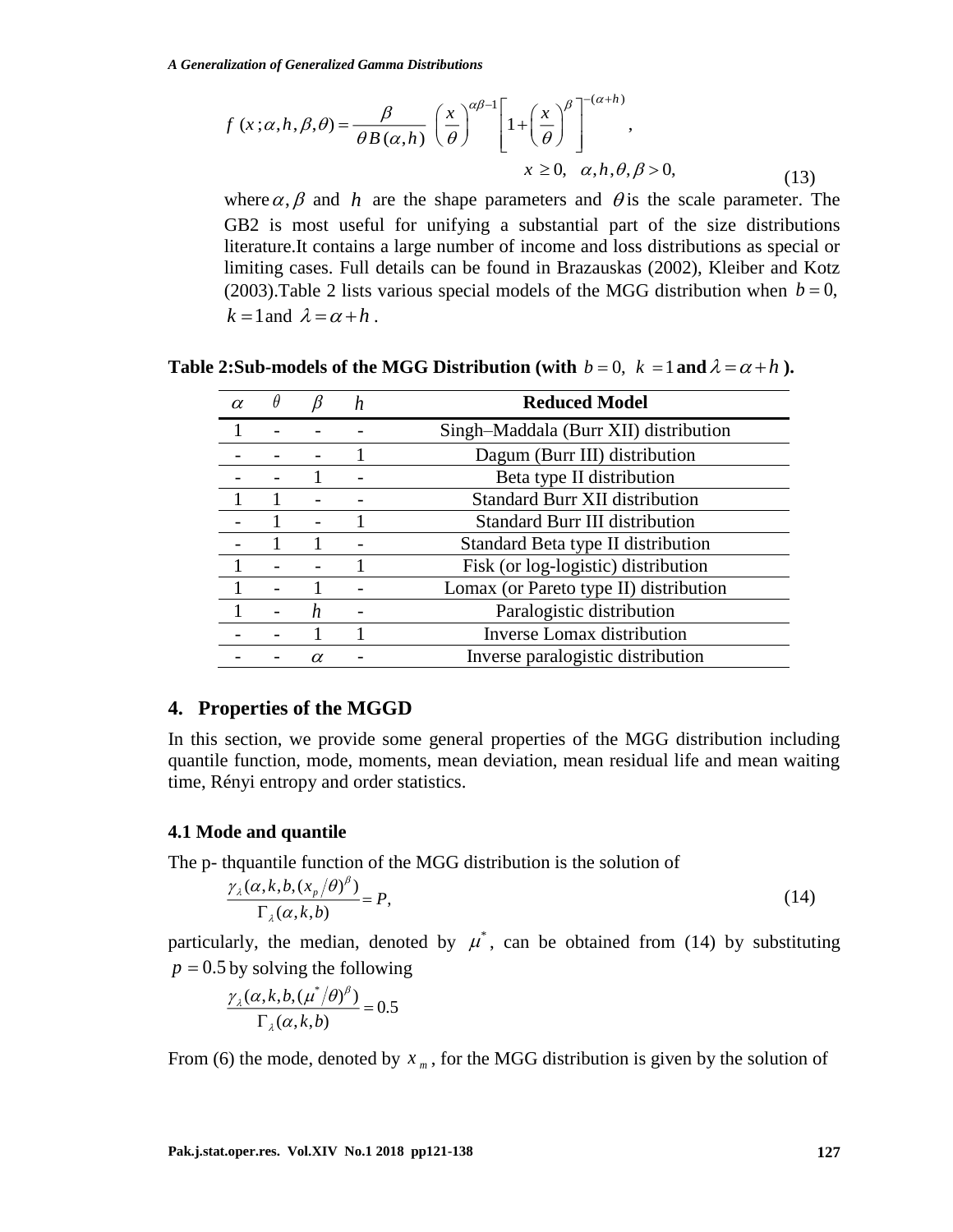*Mohamed Mead, MazenNassar, SankuDey*

$$
\frac{\alpha\beta-1}{\left(x_{m}/\theta\right)^{\beta}}-\frac{\lambda\beta}{\left(\left(x_{m}/\theta\right)^{\beta}+k\right)}=b\beta.
$$
\n(15)

It is noted that, when  $k = 0$ , the mode becomes

$$
x_m = \theta \left( \frac{(\alpha \beta - 1) - \lambda \beta}{b \beta} \right)^{1/\beta}.
$$

Also, when  $b = 0$  the mode reduces to

$$
x_m = \theta \left( \frac{k}{\lambda \beta (\alpha \beta - 1)^{-1} - 1} \right)^{1/\beta}.
$$

Equations (14) and (15) are used to obtain the median and the mode for the MGG distribution. Median and mode values are reported in Table 3 for  $\theta = b = k = 1$ ,  $\lambda = 2$  and various values of  $\alpha$  and  $\beta$ .

|                | $\alpha$ | Median  | Mode   |
|----------------|----------|---------|--------|
| 0.5            | 0.5      | 0.0081  | 0.0000 |
|                | 3        | 2.3929  | 0.1716 |
|                | 5        | 10.2378 | 3.0000 |
| 3              | 0.5      | 0.4478  | 0.3863 |
|                | 3        | 1.1565  | 1.1383 |
|                | 5        | 1.4736  | 1.4657 |
| $\overline{5}$ | 0.5      | 0.6175  | 0.6394 |
|                | 3        | 1.0912  | 1.0953 |
|                | 5        | 1.2619  | 1.2673 |

**Table 3:Median and mode of the MGG distribution**

From Table 3, it is to be noted that for fixed  $\theta$ , b, k,  $\lambda$  and  $\beta$ , the median and the mode of MGG distribution are increasing functions of  $\alpha$ .

#### **4.2 Moments, generating function and mean deviation**

From (6) it is easy to obtain the *r -th* moment about zero of MGG distribution as

$$
E(x^r) = \frac{\theta^r \Gamma_{\lambda}((r/\beta) + \alpha, k, b)}{\Gamma_{\lambda}(\alpha, k, b)}.
$$
 (16)

Also, the central moments of MGG distribution can be obtained as follows

$$
E(x - \mu)^r = \frac{1}{\Gamma_{\lambda}(\alpha, k, b)} \sum_{j=0}^r \binom{r}{j} (-1)^j \mu^j \theta^{r-j} \Gamma_{\lambda}(\alpha + ((r - j)/\beta), k, b).
$$
 (17)

where  $\mu$  is the mean of the MGG distribution and can be obtained from (16) as follows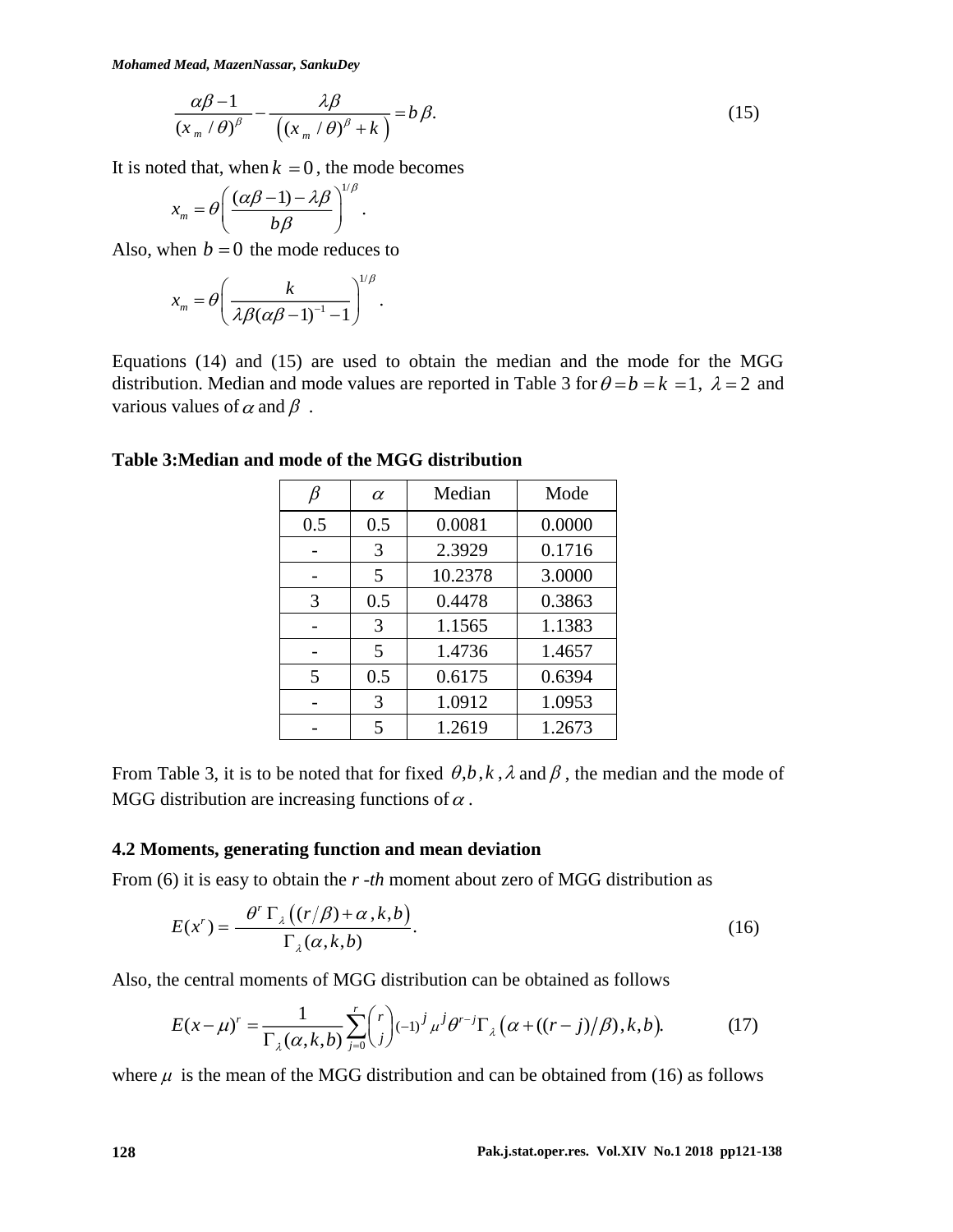$$
\mu = \frac{\theta \Gamma_{\lambda} \left( (1/\beta) + \alpha, k, b \right)}{\Gamma_{\lambda}(\alpha, k, b)}
$$

$$
\sigma^2 = \frac{\theta^2 \Big[ \Gamma_{\lambda} \big( (2/\beta) + \alpha, k, b \big) \Gamma_{\lambda} \big( (1/\beta) + \alpha, k, b \big) - \Gamma_{\lambda}^2 \big( (1/\beta) + \alpha, k, b \big) \Big]}{\Gamma_{\lambda}^2(\alpha, k, b)}.
$$

$$
M_{x}(t) = \int_{0}^{\infty} e^{tx} f(x) dx
$$
  
= 
$$
\sum_{j=0}^{\infty} \frac{(t\theta)^{j} \Gamma_{\lambda} [(j/\beta) + \alpha, k, b]}{j! \Gamma_{\lambda}(\alpha, k, b)}.
$$

in deviation (MD)can be derived as  
\n
$$
MD = E |x - \mu| = \int_{0}^{\infty} |x - \mu| f(x).dx
$$
\n
$$
= 2 \left\{ \mu F(\mu) - \int_{0}^{\mu} xf(x).dx \right\}
$$
\n
$$
= \frac{2(\mu \gamma_{\lambda}(\alpha, k, b, (\mu/\theta)^{\beta}) - \theta \gamma_{\lambda}(1/\beta + \alpha, k, b, (\mu/\theta)^{\beta}))}{\Gamma_{\lambda}(\alpha, k, b)}.
$$

|     |                                               |                                                                                                                                                                                                                                                               | using equation (17) the variance $\sigma^2$ can be obtained as |                     |                   |  |
|-----|-----------------------------------------------|---------------------------------------------------------------------------------------------------------------------------------------------------------------------------------------------------------------------------------------------------------------|----------------------------------------------------------------|---------------------|-------------------|--|
|     |                                               | $\sigma^2 = \frac{\theta^2 \left[ \Gamma_{\lambda} \left( (2/\beta) + \alpha, k, b \right) \Gamma_{\lambda} \left( (1/\beta) + \alpha, k, b \right) - \Gamma_{\lambda}^2 \left( (1/\beta) + \alpha, k, b \right) \right]}{\Gamma_{\lambda}^2(\alpha, k, b)}.$ |                                                                |                     |                   |  |
|     |                                               |                                                                                                                                                                                                                                                               |                                                                |                     |                   |  |
|     |                                               | The moment generating function $M_{x}(t)$ of MGG is                                                                                                                                                                                                           |                                                                |                     |                   |  |
|     | $M_{x}(t) = \int_{0}^{\infty} e^{tx} f(x) dx$ |                                                                                                                                                                                                                                                               |                                                                |                     |                   |  |
|     |                                               |                                                                                                                                                                                                                                                               |                                                                |                     |                   |  |
|     |                                               | $=\sum_{i=0}^{\infty}\frac{(t\theta)^{j}\Gamma_{\lambda}[(j/\beta)+\alpha,k,b]}{i!\,\Gamma_{\lambda}(\alpha,k,b)}.$                                                                                                                                           |                                                                |                     |                   |  |
|     |                                               |                                                                                                                                                                                                                                                               |                                                                |                     |                   |  |
|     |                                               | The mean deviation (MD) can be derived as                                                                                                                                                                                                                     |                                                                |                     |                   |  |
|     |                                               | MD = $E x - \mu  = \int_{0}^{\infty}  x - \mu  f(x) dx$                                                                                                                                                                                                       |                                                                |                     |                   |  |
|     |                                               |                                                                                                                                                                                                                                                               |                                                                |                     |                   |  |
|     |                                               | $=2\left\{\mu F(\mu)-\int\limits_{0}^{\mu}xf(x)dx\right\}$                                                                                                                                                                                                    |                                                                |                     |                   |  |
|     |                                               |                                                                                                                                                                                                                                                               |                                                                |                     |                   |  |
|     |                                               |                                                                                                                                                                                                                                                               |                                                                |                     |                   |  |
|     |                                               |                                                                                                                                                                                                                                                               |                                                                |                     |                   |  |
|     |                                               |                                                                                                                                                                                                                                                               |                                                                |                     |                   |  |
|     |                                               | $=\frac{2(\mu\gamma_{\lambda}(\alpha,k,b,(\mu/\theta)^{\beta})-\theta\gamma_{\lambda}(1/\beta+\alpha,k,b,(\mu/\theta)^{\beta}))}{\Gamma_{\lambda}(\alpha,k,b)}.$                                                                                              |                                                                |                     |                   |  |
|     |                                               | Equations (16) and (17) are used to obtain the mean, variance, skewness and kurtosis for<br>the MGG distribution. The results are shown in Table (4) using the parameters values<br>proposed in the previous subsection.                                      |                                                                |                     |                   |  |
|     |                                               | Table 4: Mean, variance, skewness and kurtosis of MGG distribution                                                                                                                                                                                            |                                                                |                     |                   |  |
|     |                                               | $\beta$   $\alpha$   Mean                                                                                                                                                                                                                                     |                                                                | Variance   Skewness | Kurtosis          |  |
| 0.5 | 0.5                                           | 0.1696                                                                                                                                                                                                                                                        | 0.5180                                                         | 17.1458             | 690.6574          |  |
|     | 3<br>5                                        | 4.8269<br>15.5417                                                                                                                                                                                                                                             | 51.7191<br>283.4986                                            | 4.4978<br>3.0308    | 41.7516           |  |
| 3   | 0.5                                           | 0.4755                                                                                                                                                                                                                                                        | 0.0714                                                         | 0.5739              | 19.7127<br>3.0558 |  |
|     | 3                                             | 1.1651                                                                                                                                                                                                                                                        | 0.0692                                                         | 0.1872              | 2.9401            |  |
|     | 5                                             | 1.4775                                                                                                                                                                                                                                                        | 0.0647                                                         | 0.0950              | 2.9220            |  |
| 5   | 0.5                                           | 0.6132                                                                                                                                                                                                                                                        | 0.0497                                                         | $-0.0171$           | 2.6090            |  |
|     | 3                                             | 1.0892                                                                                                                                                                                                                                                        | 0.0224                                                         | $-0.1025$           | 2.8599            |  |

**Table 4:Mean, variance, skewness and kurtosis of MGG distribution**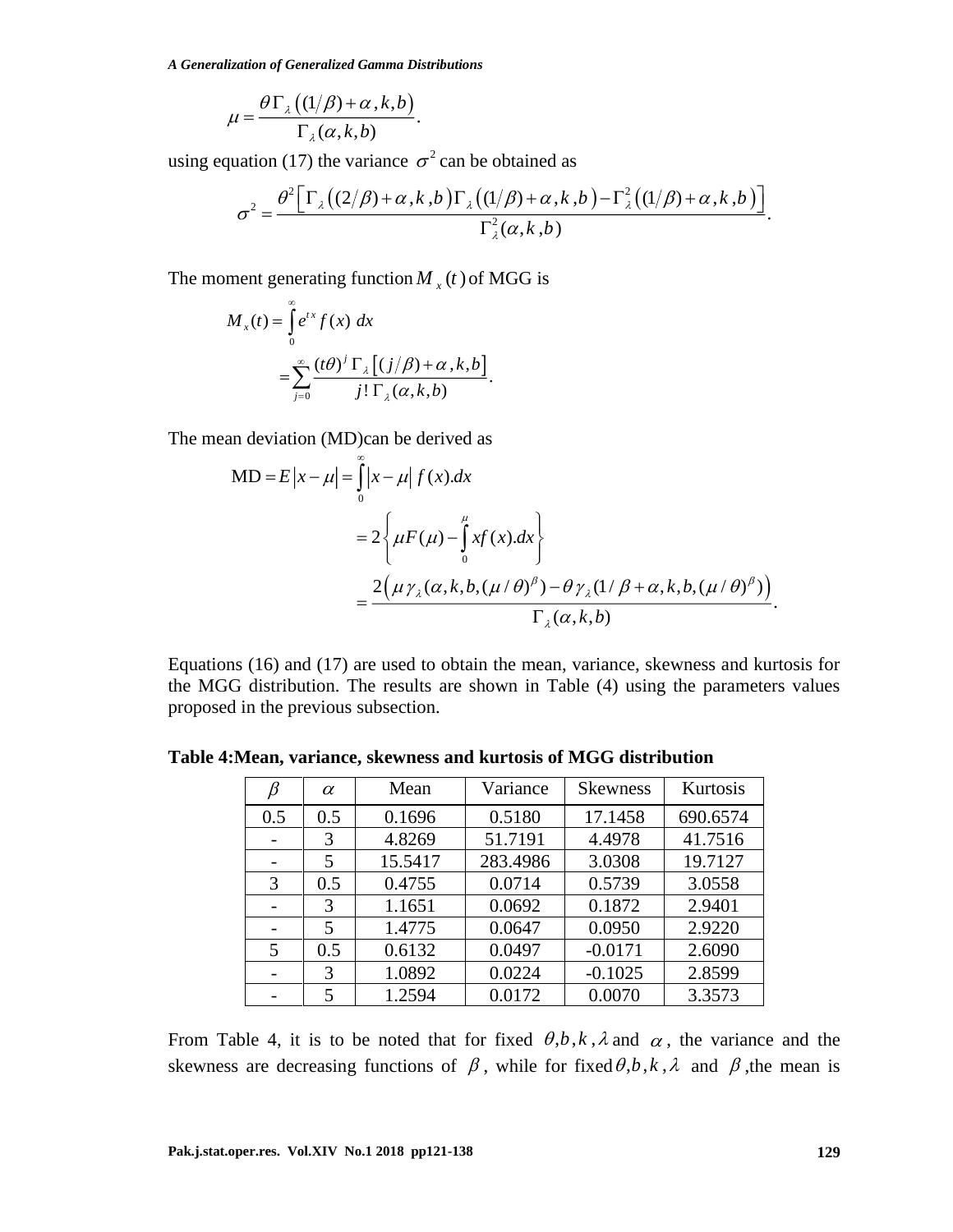increasing function of  $\alpha$ . Also, it can be seen that the MGG distribution can be positively skewed, negatively skewed, platykurtic or leptokurtic.

## **4.3 Mean Residual Life and Mean Waiting Time**

If the random variable *X* follows the MGG distribution with pdf given in (6), then the mean residual life function, say  $\varphi(t)$ , is given by

$$
\mu(t) = E(T - t | T > t) = \frac{1}{S(t)} \int_{t}^{\infty} x f(x) dx - t,
$$
\n(18)

where  $S(t) = 1 - F(t)$  is the survival function and

$$
\int_t^\infty x f(x) dx = \frac{\beta}{\theta \Gamma_\lambda(\alpha, k, b)} \int_t^\infty x(x/\theta)^{\alpha \beta - 1} \Big[ (x/\theta)^{\beta} + k \Big]^{-\lambda} e^{-b(x/\theta)^{\beta}} dx,
$$

using the transformation  $y = (x / \theta)^{\beta}$ , we can obtain

$$
\int_{t}^{\infty} x f(x) dx = \frac{\theta \Gamma_{\lambda}(\alpha + 1/\beta, k, b, (t/\theta)^{\beta})}{\Gamma_{\lambda}(\alpha, k, b)},
$$
\n(19)

substituting (19) in (18), the mean residual function can be written as

$$
\varphi(t) = \frac{\theta \Gamma_{\lambda}(\alpha + 1/\beta, k, b, (t/\theta)^{\beta})}{\Gamma_{\lambda}(\alpha, k, b, (t/\theta)^{\beta})} - t.
$$

The mean waiting time of X, say  $\overline{\varphi}(t)$ , is defined by

$$
\overline{\varphi}(t) = t - \frac{m(t)}{F(t)},\tag{20}
$$

where  $m(t)$  is the first incomplete moment and given by

$$
m(t) = \int_0^t x f(x) dx = \frac{\theta \gamma_\lambda (\alpha + 1/\beta, k, b, (t/\theta)^\beta)}{\Gamma_\lambda (\alpha, k, b)}
$$

now, from  $(20) \overline{\varphi}(t)$  can be written as

$$
\overline{\varphi}(t) = t - \theta \frac{\gamma_{\lambda}(\alpha + 1/\beta, k, b, (t/\theta)^{\beta})}{\gamma_{\lambda}(\alpha, k, b, (t/\theta)^{\beta})}
$$

## **4.4 Entropy**

The entropy of a random variable  $X$  measures the variation of the uncertainty. The Rényi entropy, say  $RE_X(v)$ , is defined as

$$
RE_{X}(v) = \frac{1}{1 - v} \ln \left( \int_{-\infty}^{\infty} f(x)^{v} dx \right), v > 0, v \neq 1,
$$
 (21)

for the MGG distribution with PDF given by (6), we have

$$
\int_0^{\infty} f(x)^{\nu} dx = \frac{\beta^{\nu-1} \Gamma_{\nu\lambda}(((\alpha\beta-1)\nu+1)/\beta, k, b\nu)}{\theta^{\nu-1} [\Gamma_{\lambda}(\alpha, k, b)]^{\nu}}
$$

now,  $RE_X(v)$  can be obtained in the following form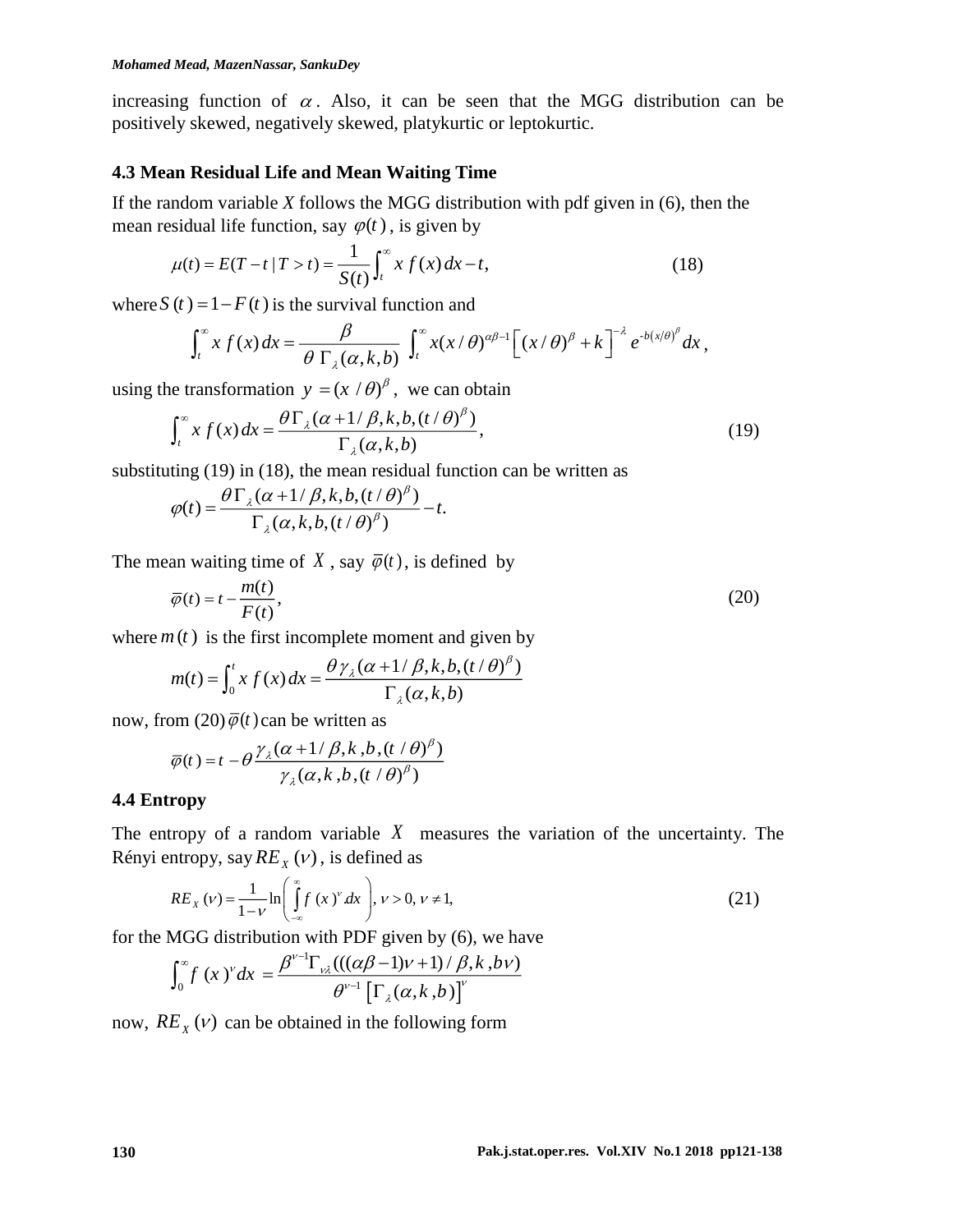$$
RE_{X}(v) = \ln(\theta) - \ln(\beta) + \frac{v}{v-1} \ln \left[ \Gamma_{\lambda}(\alpha, k, b) \right]
$$

$$
+ \frac{1}{1-v} \ln \left[ \Gamma_{\nu\lambda}(((\alpha\beta - 1)v + 1 - \beta) / \beta, k, vb) \right].
$$

It is to be noted that when  $v \rightarrow 1$ , the Rényi entropy converges to the Shannon entropy.

#### **4.5 Order statistics**

Suppose that  $X_1, X_2, ..., X_n$  be a random sample of size n, then the PDF of the *i-th* order statistic  $X_{i,n}$ , say  $f_{i,n}(x)$  is given by

$$
f_{i:n}(x) = \frac{1}{B(i, n-i+1)} F(x)^{i-1} [1 - F(x)]^{n-i} f(x), \qquad (22)
$$

Substituting the pdf of MGG distribution given by (6) and the corresponding cdf in equation (22), we can write  $f_{i,n}(x)$  as

$$
f_{i:n}(x) = \frac{\beta[\gamma_{\lambda}(\alpha, k, b, c)]^{i-1}[\Gamma_{\lambda}(\alpha, k, b, c)]^{n-i}}{\theta B(i, n-i+1) [\Gamma_{\lambda}(\alpha, k, b)]^{n}} \left(\frac{x}{\theta}\right)^{\alpha\beta-1} \left[\left(\frac{x}{\theta}\right)^{\beta} + k\right]^{-\lambda} e^{-b(x/\theta)^{\beta}} (23)
$$

The pdf of the minimum and the maximum order statistics of MGG distribution can be obtained, respectively, from (23) as follows

$$
f_{1n}(x) = \frac{\beta n [\Gamma_{\lambda}(\alpha, k, b, c)]^{n-1}}{\theta [\Gamma_{\lambda}(\alpha, k, b)]^{n}} \left(\frac{x}{\theta}\right)^{\alpha \beta-1} \left[\left(\frac{x}{\theta}\right)^{\beta} + k\right]^{-\lambda} e^{-b(x/\theta)^{\beta}}
$$

and

$$
f_{n:n}(x) = \frac{\beta n[\gamma_{\lambda}(\alpha, k, b, c)]^{n-1}}{\theta[\Gamma_{\lambda}(\alpha, k, b)]^{n}} \left(\frac{x}{\theta}\right)^{\alpha\beta-1} \left[\left(\frac{x}{\theta}\right)^{\beta} + k\right]^{-\lambda} e^{-b(x/\theta)^{\beta}}.
$$

The *s* -*th* moment of  $X_{i:n}$  can be obtained as

$$
E(X_{i:n}^{s}) = \frac{\theta^{s}[\gamma_{\lambda}(\alpha, k, b, c)]^{i-1}[\Gamma_{\lambda}(\alpha, k, b, c)]^{n-i} \Gamma_{\lambda}(\alpha+s/\beta, k, b)}{B(i, n-i+1) [\Gamma_{\lambda}(\alpha, k, b)]^{n}}
$$

The joint pdf of the *i-th* and the *l-th* order statistics can be written as

$$
f_{i,l,n}(x) = C_{i,l,n} F(x)^{i-l} [1 - F(y)]^{n-l} [F(y) - F(x)]^{l-i-l} f(x) f(y), \qquad (24)
$$

RE, (v) =  $\ln(\beta) \ln(\beta) + \frac{1}{v-1} \ln[\Gamma_a(\alpha, k, b)]$ <br>  $+ \frac{1}{1+v} \ln[\Gamma_a((\alpha\beta-1)v+1-\beta)/\beta, k, i\phi)].$ <br> **It is to be noted that when**  $v \rightarrow 1$ , the Rényi entropy converges to the Shannon entropy.<br> **4.5 Order statstics**<br> **4.5 Order statstics** where  $x < y$  and  $C_{i,l}$ , !  $(i^{l},l,n)$   $(i-1)!(l-i-1)!(n-l)!$  $C_{\text{max}} = \frac{n}{2}$  $=\frac{n!}{(i-1)!(i-i-1)!(n-l)!}$ . From (24), the joint pdf of the *i-th* and the *l-th* order statistics of MGG distribution can be obtained as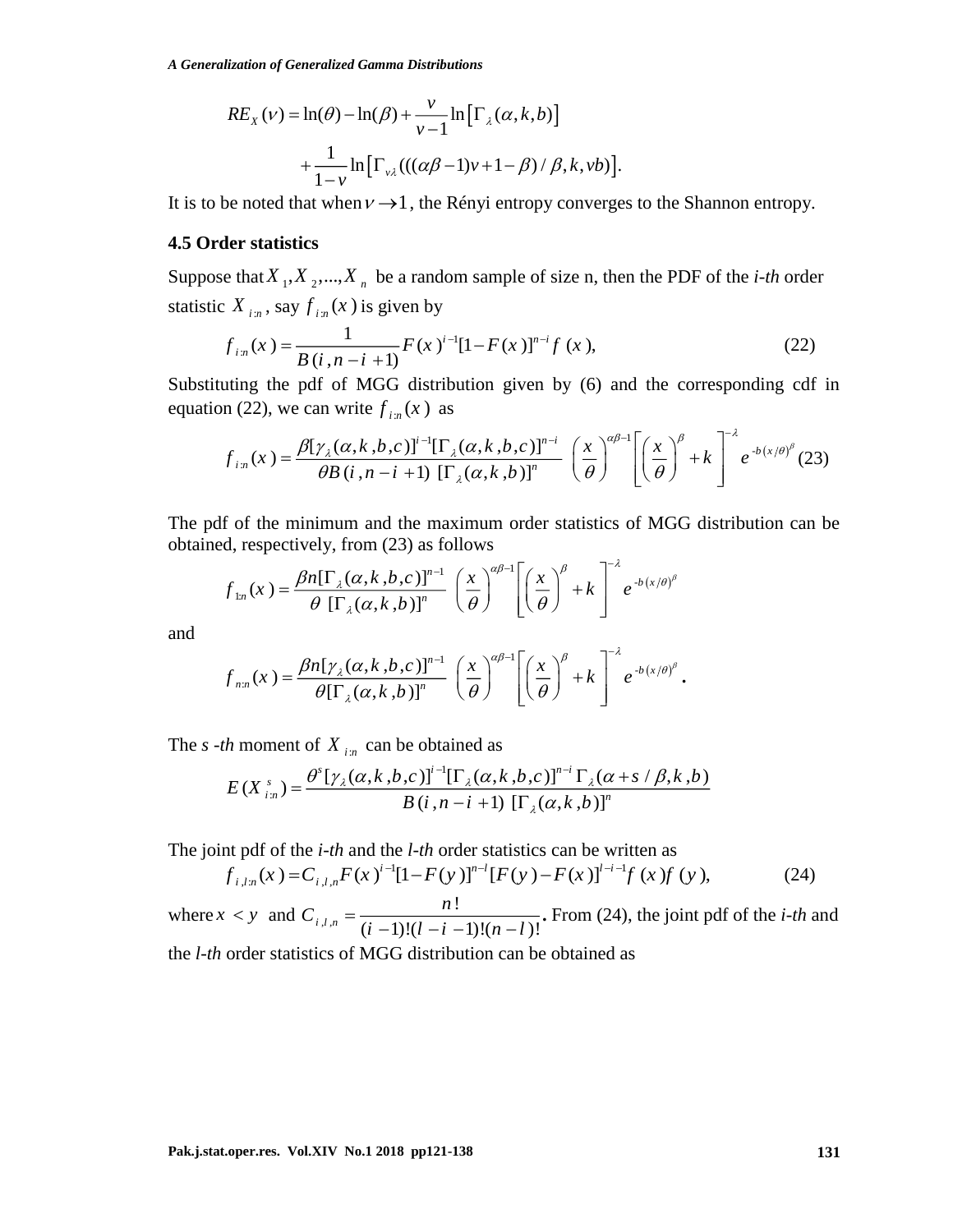$$
f_{i,l,n}(x) = C_{i,l,n} \frac{\beta^2 [\Gamma_\lambda(\alpha, k, b, (y/\theta)^{\beta})]^{n-l}}{\theta^2 [\Gamma_\lambda(\alpha, k, b)]^n} \sum_{j=0}^{l-i-1} {l-i-1 \choose j} (-1)^j [\gamma_\lambda(\alpha, k, b, (y/\theta)^{\beta})]^{l-i-j-1}
$$
  
×  $[\gamma_\lambda(\alpha, k, b, (x/\theta)^{\beta})]^{i+j-1} (\frac{x}{\theta})^{\alpha\beta-1} (\frac{y}{\theta})^{\alpha\beta-1} [\frac{x}{\theta}]^{\beta} + k]^{\alpha-1} [\frac{x}{\theta}]^{\beta} + k^{\alpha-1} [\frac{x}{\theta}]^{\beta} + k^{\alpha-1} [\frac{x}{\theta}]^{\beta}$   
×  $e^{-b[(x/\theta)^{\beta} + (y/\theta)^{\beta}]}$ 

## **5. Estimation of Parameters**

Here, we consider the estimation of the unknown parameters of the MGG distribution by the method of maximum likelihood. Let  $x_1, x_2, \dots, x_n$  be a random sample from the MGG distribution. The total log-likelihood  $(\ell)$  is given

$$
\ell = n \ln(\beta) - n \alpha \beta \ln(\theta) - n \ln(\delta) + (\alpha \beta - 1) \sum_{i=1}^{n} \ln(x_i) - \lambda \sum_{i=1}^{n} \ln(u_i) - b \sum_{i=1}^{n} z_i^{\beta}, (25)
$$

where  $\delta = \Gamma_{\lambda}(\alpha, k, b)$ ,  $z_i = (x_i / \theta)$  and  $u_i = (z_i^{\beta} + k)$ . The score vector

$$
\nabla \ell = \left( \frac{\partial \ell}{\partial \alpha}, \frac{\partial \ell}{\partial k}, \frac{\partial \ell}{\partial b}, \frac{\partial \ell}{\partial \lambda}, \frac{\partial \ell}{\partial \theta}, \frac{\partial \ell}{\partial \beta} \right)
$$

has the components

$$
\frac{\partial \ell}{\partial \alpha} = -n\beta \ln(\theta) - n \frac{\delta_{\alpha}}{\delta} + \beta \sum_{i=1}^{n} \ln(x_i), \quad \frac{\partial \ell}{\partial k} = -\frac{n\delta_{k}}{\delta} - \lambda \sum_{i=1}^{n} u_i^{-1},
$$

$$
\frac{\partial \ell}{\partial b} = -\frac{n\delta_{b}}{\delta} - \sum_{i=1}^{n} z_i^{\beta}, \quad \frac{\partial \ell}{\partial \lambda} = -\frac{n\delta_{\lambda}}{\delta} - \sum_{i=1}^{n} \ln(u_i),
$$

$$
\frac{\partial \ell}{\partial \theta} = -\frac{n\alpha\beta}{\theta} + (\beta\lambda/\theta) \sum_{i=1}^{n} u_i^{-1} z_i^{\beta} + (\beta b/\theta) \sum_{i=1}^{n} z_i^{\beta}
$$

and

L,

$$
\frac{\partial \ell}{\partial \beta} = \frac{n}{\beta} - n\alpha \ln(\theta) + \alpha \sum_{i=1}^{n} \ln(x_i) - \lambda \sum_{i=1}^{n} u_i^{-1} z_i^{\beta} \ln(z_i) - b \sum_{i=1}^{n} z_i^{\beta} \ln(z_i).
$$

From Gradshteyn and Ryzhik (2007), we can write

$$
\Gamma_{\lambda}(\alpha, k, b) = \int_{0}^{\infty} y^{\alpha-1} (y + k)^{-\lambda} e^{-by} dy, \quad b \ge 0, \quad \lambda \ge 0,
$$
  

$$
\delta_{\alpha} = \frac{\partial \delta}{\partial \alpha} = \int_{0}^{\infty} x^{\alpha-1} (x + k)^{-\lambda} e^{-bx} \ln(x) dx,
$$
  

$$
\delta_{k} = \frac{\partial \delta}{\partial k} = -\lambda \int_{0}^{\infty} x^{\alpha-1} (x + k)^{-(\lambda+1)} e^{-bx} dx = -\lambda \Gamma_{(\lambda+1)}(\alpha, k, b),
$$
  

$$
\delta_{b} = \frac{\partial \delta}{\partial b} = -\int_{0}^{\infty} x^{\alpha} (x + k)^{-\lambda} e^{-bx} dx \text{ and } \delta_{\lambda} = \frac{\partial \delta}{\partial \lambda} = -\int_{0}^{\infty} x^{\alpha-1} (x + k)^{-\lambda} e^{-bx} \ln(x + k) dx
$$

The MLEs of the parameters are the solutions of the nonlinear equations  $\nabla \ell = 0$ . The observed information matrix is given by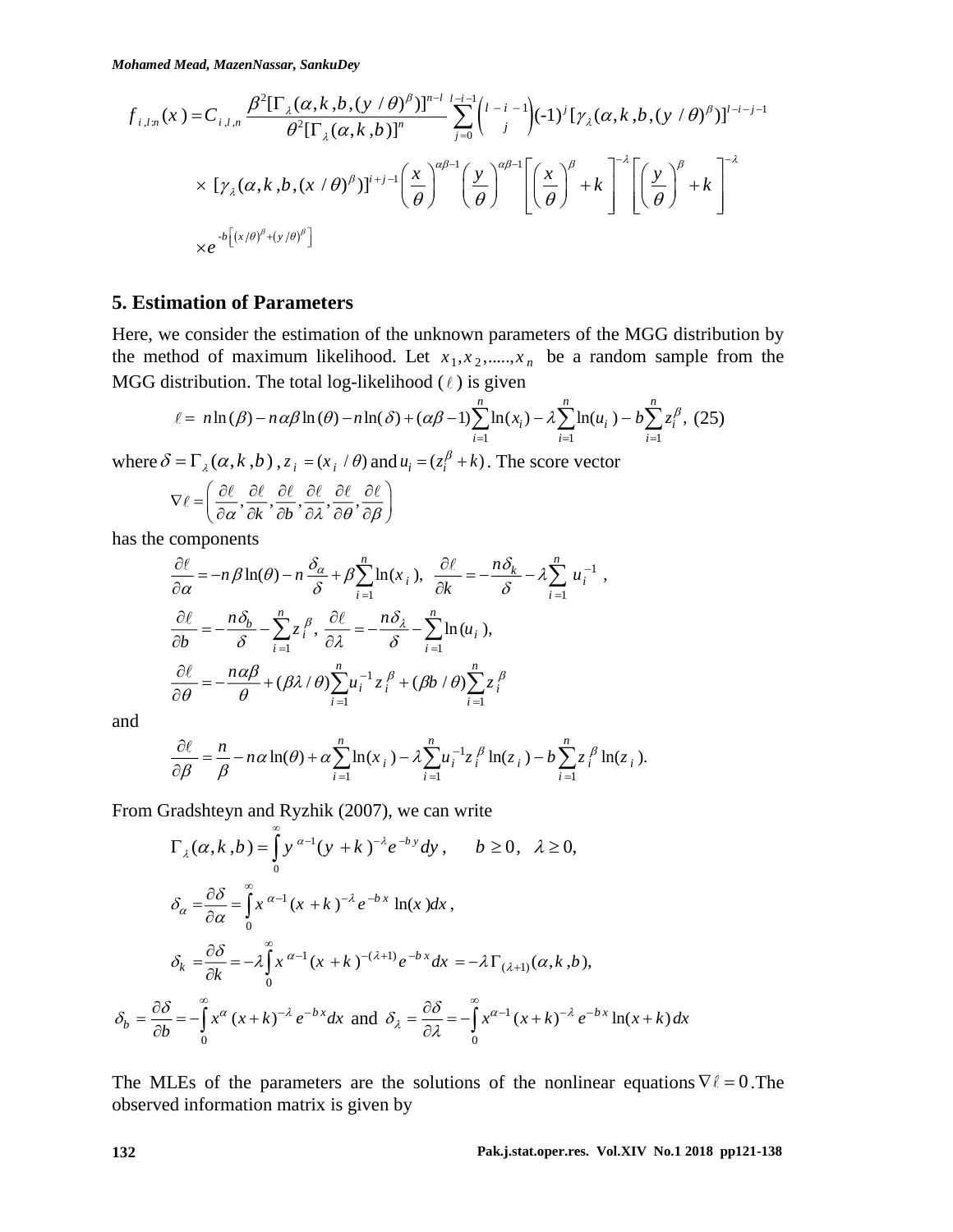$$
J(\theta) = \begin{bmatrix} J_{\alpha\alpha} & J_{\alpha k} & J_{\alpha b} & J_{\alpha \lambda} & J_{\alpha \theta} & J_{\alpha \beta} \\ & J_{kk} & J_{kb} & J_{k \lambda} & J_{k \theta} & J_{k \beta} \\ & & J_{bb} & J_{b \lambda} & J_{b \theta} & J_{b \beta} \\ & & & J_{\lambda \lambda} & J_{\lambda \theta} & J_{\lambda \beta} \\ & & & & J_{\theta \theta} & J_{\theta \beta} \\ & & & & & J_{\theta \beta} \end{bmatrix}
$$

whose elements are listed in Appendix.

#### **6. Applications**

Here, we use two real data sets to compare the fits of the MGG distribution with several other com-petitive models namely: McDonald modified Weibull (McMW) (Merovci and Elbatal (2013)), McDonald generalized Failure rate (MGLFR) (Elbatal et al. (2014)) McDonald Dagum (McDagum) (Oluyede et al. (2013)), Transmuted Weibull Lomax (TWL) (Afify et al.(2015)), Beta exponentiated Weibull (BEW) (Cordeiro et al. (2013)) and gamma exponentiated Weibull models (GEW) (Gustavo et al.(2012)) with corresponding densities(for  $x \ge 0$ )

$$
\begin{split}\n\text{McMW:}f (x) &= \frac{k(\theta + \lambda \beta x^{\beta-1})}{B(\alpha, b)} e^{-\theta x - \lambda x^{\beta}} \left( 1 - e^{-\theta x - \lambda x^{\beta}} \right)^{\alpha k-1} \left[ 1 - \left( 1 - e^{-\theta x - \lambda x^{\beta}} \right)^{k} \right]^{b-1}, \\
\text{McGLFR:}f (x) &= \frac{\lambda k(\theta + \beta x)}{B(\alpha, b)} e^{-(\theta x + \frac{\beta}{2}x^{2})} \left( 1 - e^{-(\theta x + \frac{\beta}{2}x^{2})} \right)^{\lambda \alpha k-1} \left[ 1 - \left( 1 - e^{-(\theta x + \frac{\beta}{2}x^{2})} \right)^{\lambda k} \right]^{b-1}, \\
\text{McDagum:}f (x) &= \frac{\lambda k \beta \theta x^{-(\theta+1)}}{B(\alpha, b)} \left( 1 + \lambda x^{-\theta} \right)^{-(\alpha \beta k+1)} \left[ 1 - \left( 1 + \lambda x^{-\theta} \right)^{-k\beta} \right]^{b-1}, \\
\text{TWL:}f (x) &= \frac{\alpha b \beta}{\theta} [1 + (x/\theta)]^{\beta b-1} [1 - (1 + (x/\theta))^{-\beta}]^{b-1} e^{-\alpha [(1 + (x/\theta)^{\beta})^{b} - 1]} \\
&\times [1 + \lambda - 2\lambda e^{-\alpha [(1 + (x/\theta)^{\beta})^{b} - 1]}], \\
\text{BEW:}f (x) &= \frac{\lambda \beta}{\theta B(\alpha, b)} \left( \frac{x}{\theta} \right)^{\beta - 1} e^{-\lambda b \left( \frac{x}{\theta} \right)^{\beta}} \left[ 1 - e^{-\lambda \left( \frac{x}{\theta} \right)^{\beta}} \right]^{\alpha - 1}, \\
\text{GEW:}f (x) &= \frac{\beta k^{\alpha}}{\theta \Gamma(\alpha)} \left( \frac{x}{\theta} \right)^{\beta - 1} e^{-\left( \frac{x}{\theta} \right)^{\beta}} \left[ 1 - e^{-\left( \frac{x}{\theta} \right)^{\beta}} \right]^{b-1} \left[ -\ln \left( 1 - e^{-\left( \frac{x}{\theta} \right)^{\beta}} \right) \right]^{b-1}, \\
\text{GEW:}f (x) &= \frac{\beta k^{\alpha}}{\
$$

where  $\alpha$ ,  $\beta$ ,  $\lambda$ ,  $\theta$ ,  $b$ ,  $k > 0$ , and  $B(a,b) = \int_{0}^{1} w^{a-1} (1-w)^{b-1}$  $B(a,b) = \int_0^1 w^{a-1} (1-w)^{b-1} dw$  is the beta function

#### **6.1 Application 1: Carbon Data**

The first data set is taken from Nichols and Padgett (2006) consisting of 100 observations on breaking stress of carbon fibers (in Gba). The data are: 3.7, 2.74, 2.73, 2.5, 3.6, 3.11, 3.27, 2.87, 1.47, 3.11,4.42, 2.41, 3.19, 3.22, 1.69, 3.28, 3.09, 1.87, 3.15, 4.9, 3.75, 2.43, 2.95, 2.97, 3.39, 2.96, 2.53,2.67, 2.93, 3.22, 3.39, 2.81, 4.2, 3.33, 2.55, 3.31, 3.31, 2.85, 2.56, 3.56, 3.15, 2.35, 2.55, 2.59,2.38, 2.81, 2.77, 2.17, 2.83, 1.92, 1.41, 3.68, 2.97, 1.36, 0.98, 2.76, 4.91, 3.68, 1.84, 1.59, 3.19,1.57, 0.81, 5.56, 1.73, 1.59, 2, 1.22, 1.12, 1.71,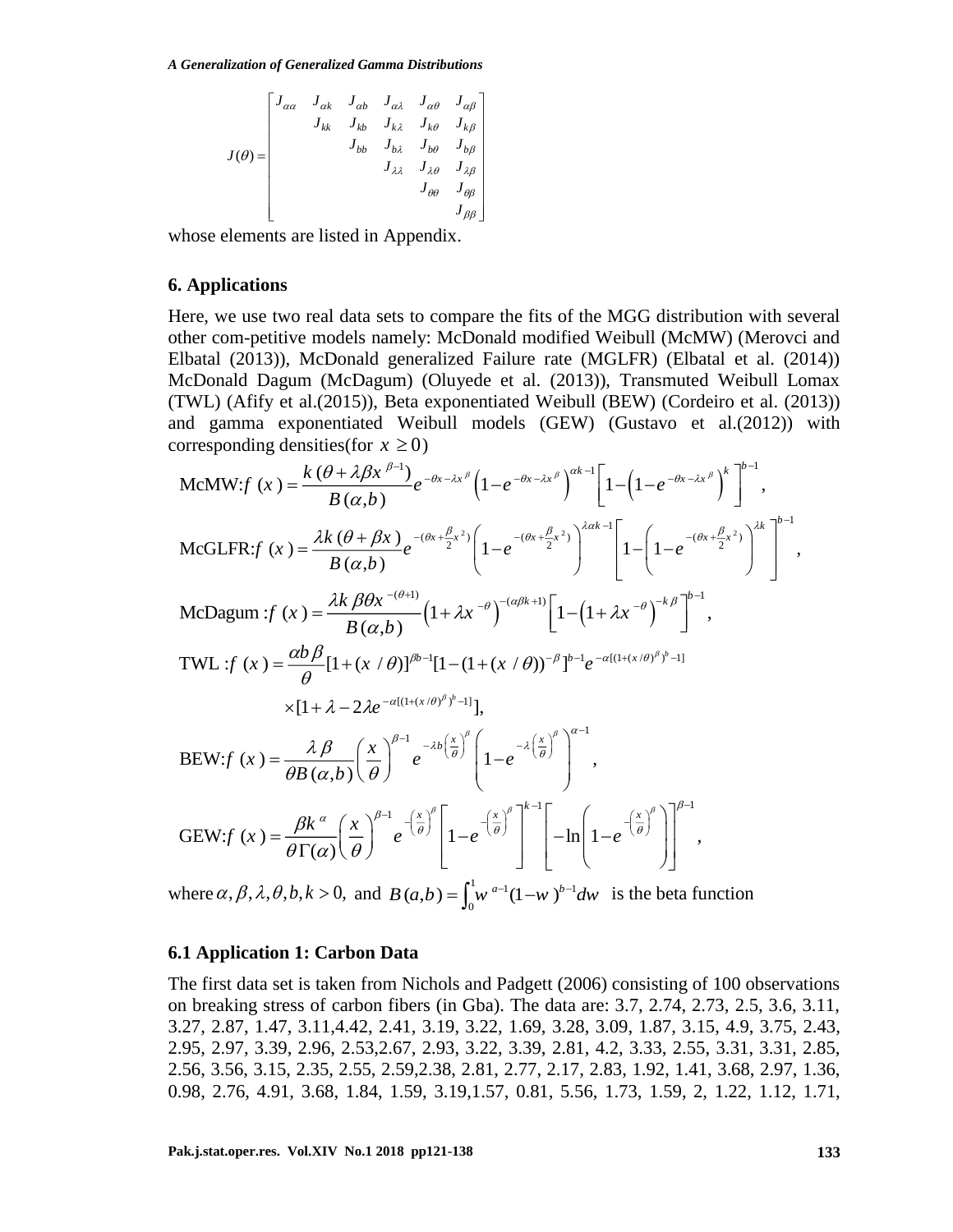2.17, 1.17, 5.08, 2.48, 1.18, 3.51, 2.17, 1.69,1.25, 4.38, 1.84, 0.39, 3.68, 2.48, 0.85, 1.61, 2.79, 4.7, 2.03, 1.8, 1.57, 1.08, 2.03, 1.61, 2.12,1.89, 2.88, 2.82, 2.05, 3.65.

## **6.2 Application 2: Repair Times Data**

The second data corresponds to 46 observations reported on active repair times (hours) for an airborne communication transceiver discussed by Alven (1964). The data are: 0.2, 0.3, 0.5, 0.5, 0.5, 0.5, 0.6, 0.6, 0.7, 0.7, 0.7, 0.8, 0.8, 1.0, 1.0, 1.0, 1.0, 1.1, 1.3, 1.5, 1.5, 1.5, 1.5, 2.0, 2.0, 2.2, 2.5, 2.7, 3.0, 3.0, 3.3, 3.3, 4.0, 4.0, 4.5, 4.7, 5.0, 5.4, 5.4, 7.0, 7.5, 8.8, 9.0, 10.3, 22.0 , 24.5.

For each model, we estimate the unknown parameters by maximum likelihood method. Tables 5 and 7 lists the MLEs (and the corresponding standard errors in parentheses) of the parameters of all the above models for both the carbon data and repair times data, respectively. We apply formal goodness- of fit tests in order to verify which distribution fits better for both data sets. The statistics we use are:  $-2\ell(\hat{\theta})$  (where  $\ell(\hat{\theta})$  denotes the loglikelihood function evaluated at the maximum likelihood estimates), Kolmogorov-Smirnov (K-S) and p-values are presented in tables 6 and 8. In general, the smaller the values of these statistics, the better the fit to the data. From these tables we observe that the MGG distribution has the lowest  $-2\ell(\hat{\theta})$ , and K-S and largest p-value among all the other models, and so it could be chosen as the best model. The histogram for both carbon data and repair times data sets and their estimated pdfs for the fitted models are displayed in Figures 3(a) and 4(a)respectively. Also, the plots of the fitted MGG survival and the empirical survival functions for both carbon data and repair times data sets displayed in Figure 3(b) and Figure4(b), respectively. Therefore, the proposed model provides a better fit to these data.

| <b>Model</b>  |          | <b>Estimates</b> |           |          |          |           |  |  |  |  |
|---------------|----------|------------------|-----------|----------|----------|-----------|--|--|--|--|
|               | $\alpha$ | β                | $\lambda$ | $\theta$ | b        | k         |  |  |  |  |
| <b>McMW</b>   | 13.5396  | 1.0064           | 0.0002    | 0.4557   | 3.1981   | 0.4999    |  |  |  |  |
|               | (31.241) | (0.00665)        | (0.011)   | (0.236)  | (2.189)  | (1.080)   |  |  |  |  |
| <b>McGLFR</b> | 6.48633  | 0.05391          | 0.18458   | 0.04528  | 6.56874  | 2.7366    |  |  |  |  |
|               | (12.665) | (0.00002)        | (0.279)   | (0.0943) | (1.222)  | (0.0031)  |  |  |  |  |
| <b>MGG</b>    | 1.37506  | 2.31925          | 0.00101   | 3.3107   | 1.92355  | (6.2735)  |  |  |  |  |
|               | (0.558)  | (0.0883)         | (3.414)   | (8.084)  | (8.841)  | (6.2735)  |  |  |  |  |
| McDagum       | 19.1107  | 0.46468          | 31.81212  | 1.3289   | 23.3537  | 0.72825   |  |  |  |  |
|               | (15.862) | (0.00027)        | (30.815)  | (0.549)  | (23.961) | (0.00042) |  |  |  |  |
| <b>TWL</b>    | 1.60093  | 0.36045          | 0.8577    | 0.72681  | 4.38901  |           |  |  |  |  |
|               | (7.48)   | (1.434)          | (1.681)   | (5.099)  | (11.15)  |           |  |  |  |  |
| <b>BEW</b>    | 0.99999  | 2.79288          | 10.9209   | 2.0646   | 0.03400  |           |  |  |  |  |
|               | (0.0012) | (0.214)          | (6.556)   | (5.483)  | (1.051)  |           |  |  |  |  |
| <b>GEW</b>    | 2.5151   | 2.6679           |           | 4.16461  |          | 1.52672   |  |  |  |  |
|               | (70.828) | (18.651)         |           | 63.239   |          | (3.1520)  |  |  |  |  |

**Table 5: MLEs and their standard errors (in parentheses) for carbon fibers data**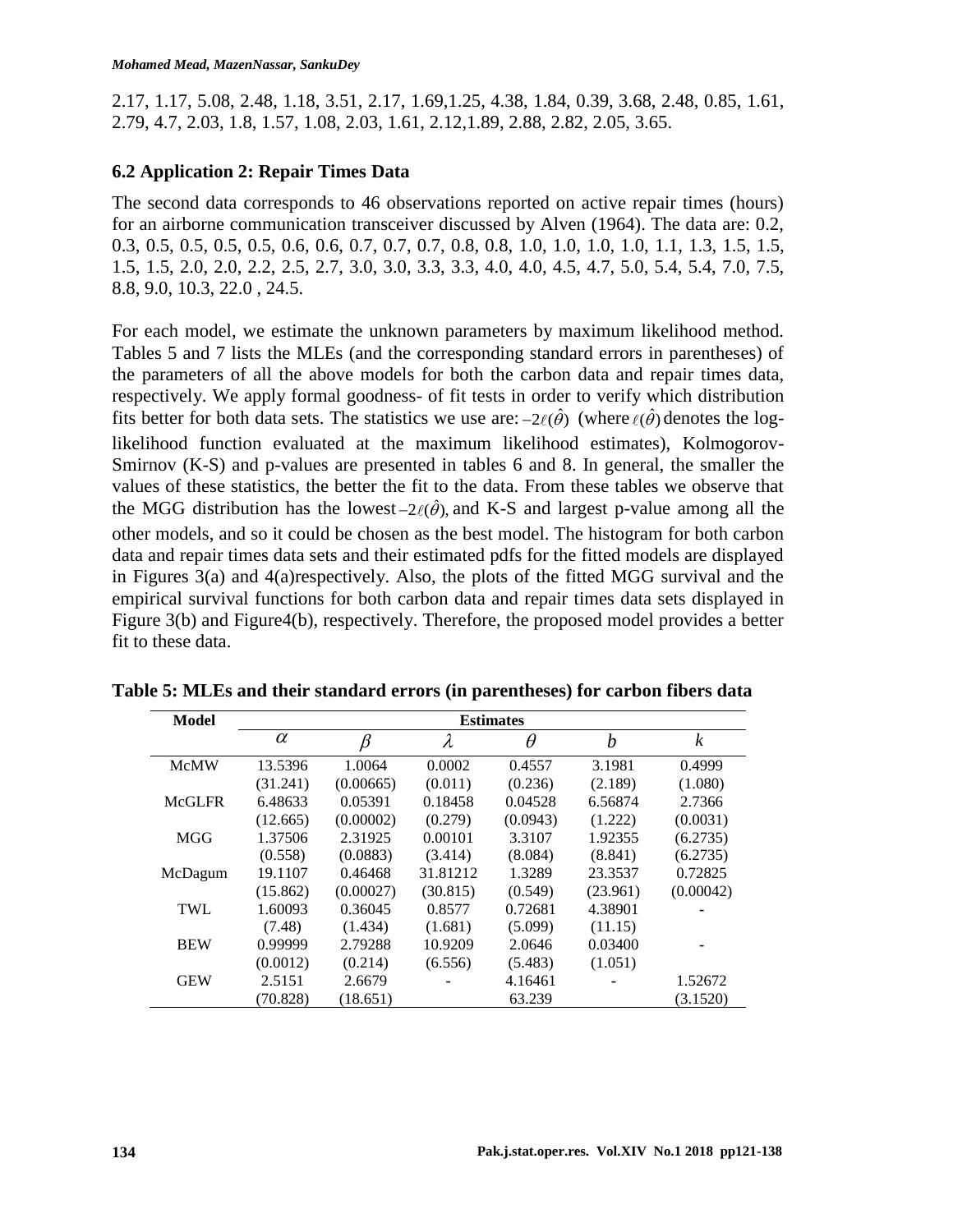| <b>Statistics</b> | Model       |               |         |         |            |            |            |  |  |
|-------------------|-------------|---------------|---------|---------|------------|------------|------------|--|--|
|                   | <b>McMW</b> | <b>McGLFR</b> | MGG     | McDagum | <b>TWL</b> | <b>BEW</b> | <b>GEW</b> |  |  |
| $-2\ell(\theta)$  | 287.841     | 282.999       | 282.692 | 288.735 | 282.974    | 283.059    | 282.831    |  |  |
| $K-S$             | 0.08703     | 0.06395       | 0.05788 | 0.09079 | 0.06187    | 0.06048    | 0.05948    |  |  |
| p-value           | 0.43501     | 0.80801       | 0.89101 | 0.38186 | 0.83861    | 0.85783    | 0.87104    |  |  |

**Table 6: The statistics**  $-2\ell(\hat{\theta})$  ,  $K$  -  $S$  and p-value for carbon fibers data

**Table 7: MLEs and their standard errors (in parentheses) for repair times data**

| Model         | <b>Estimates</b> |           |           |           |           |                  |  |  |  |
|---------------|------------------|-----------|-----------|-----------|-----------|------------------|--|--|--|
|               | $\alpha$         | β         | λ         | $\theta$  | b         | $\boldsymbol{k}$ |  |  |  |
| <b>McMW</b>   | 0.883407         | 0.756391  | 0.000053  | 0.000053  | 1.508001  | 1.054294         |  |  |  |
|               | (0.19300)        | (0.24400) | (0.00333) | (0.08900) | (0.70900) | (0.17500)        |  |  |  |
| <b>McGLFR</b> | 0.26848          | 0.02109   | 0.59599   | 0.01873   | 1.01245   | 2.39584          |  |  |  |
|               | (0.2678)         | (0.0001)  | (0.36299) | (0.0135)  | (0.0525)  | (0.8438)         |  |  |  |
| <b>MGG</b>    | 13.64844         | 0.28026   | 8.07662   | 0.05747   | 3.00102   | 1.45252          |  |  |  |
|               | (26.324)         | (0.2641)  | (3.1350)  | (0.3870)  | (3.3430)  | (0.0066)         |  |  |  |
| McDagum       | 0.93961          | 0.92421   | 4.42377   | 1.4204    | 1.3938    | 1.11675          |  |  |  |
|               | (0.5040)         | (0.2063)  | (3.5050)  | (0.8290)  | (1.7180)  | (0.2493)         |  |  |  |
| <b>TWL</b>    | 1.6816           | 0.32074   | 0.61911   | 1.09837   | 1.45592   |                  |  |  |  |
|               | (1.9310)         | (0.1540)  | (0.4840)  | (1.6610)  | (0.4030)  |                  |  |  |  |
| <b>BEW</b>    | 3.2037           | 0.88319   | 25.9070   | 3.65541   | 0.0444    |                  |  |  |  |
|               | (1.7947)         | (0.0950)  | (7.0650)  | (2.3540)  | (0.0160)  |                  |  |  |  |
| <b>GEW</b>    | 3.20714          | 0.52429   |           | 4.53973   |           | 4.03723          |  |  |  |
|               | (2.5710)         | (0.3697)  |           | (9.4820)  |           | (6.1010)         |  |  |  |

**Table 8:** The statistics  $-2\ell(\hat{\theta})$ ,  $K \cdot S$  and p-value for repair times data

| <b>Statistics</b> | Model       |               |         |         |            |            |            |  |  |
|-------------------|-------------|---------------|---------|---------|------------|------------|------------|--|--|
|                   | <b>McMW</b> | <b>McGLFR</b> | MGG     | McDagum | <b>TWL</b> | <b>BEW</b> | <b>GEW</b> |  |  |
| $-2\ell(\theta)$  | 209.99      | 230.523       | 201.243 | 203.087 | 203.363    | 203.363    | 202.48     |  |  |
| $K-S$             | 0.14718     | 0.19587       | 0.10294 | 0.11351 | 0.11914    | 0.13447    | 0.10556    |  |  |
| p-value           | 0.27191     | 0.05864       | 0.71429 | 0.59381 | 0.0.5312   | 0.37635    | 0.68452    |  |  |



Figure 3: (a) Histogram and estimated pdfs. (b) Fitted MGG survival and empirical survival functions for repair times data

**Pak.j.stat.oper.res. Vol.XIV No.1 2018 pp121-138 135**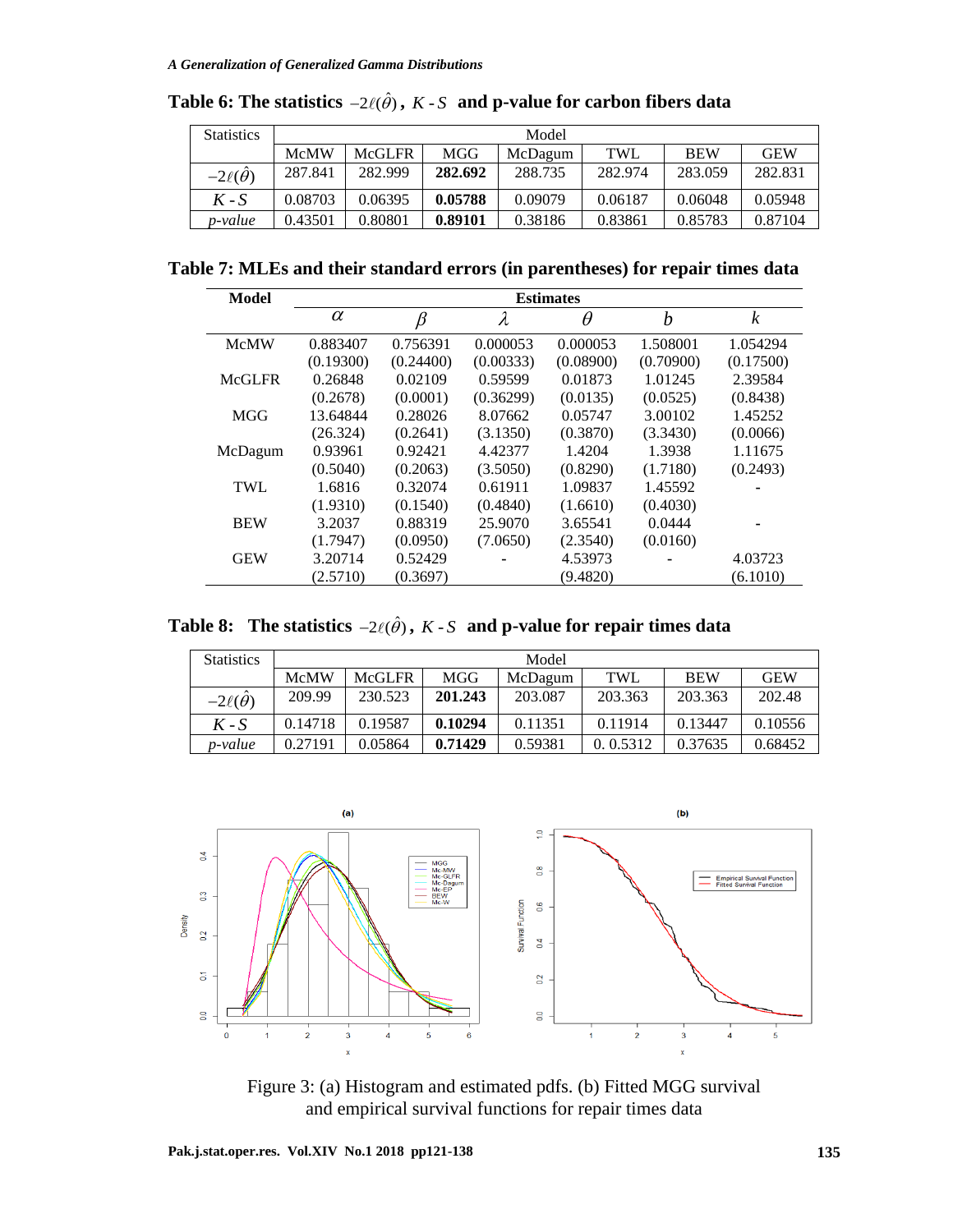

Figure 4: (a) Histogram and estimated pdfs. (b) Fitted MGG survival and empirical survival functions for carbon fibers data

# **7. Conclusion**

The six-parameter MGG distribution, whose hazard function can be monotonically increasing, decreasing, bathtub and upside down bathtub-shaped depending on the parameter values, is introduced and studied. Some mathematical and statistical properties of the new model are investigated. We estimate the model parameters using maximum likelihood and determine the observed information matrix. The potentiality of the new model is illustrated by means of application to two real data sets. We hope that this model may attract wider applications, since the formulae derived are manageable using modern computer facilities.

# **References**

- 1. Afify, A., Nofal, Z., Yousof, H., El Gebaly, Y. and Butt, N. (2013).The transmuted Weibull Lomax distribution. Properties and Application. Pakistan Journal of Statistics and Operation Research,11, 135-152.
- 2. Agarwal,S. K. and Al- Saleh, A. A.(2001). Generalized gamma type distribution and its hazard rate function. Communication in Statistics Theory-Methods,30, 309-318.
- 3. Agarwal, S. K. and Kalla. S. L. (1996). A generalized gamma distribution and its application in reliability. Communication in Statistics Theory-Methods, 25, 201- 210.
- 4. Aljarrah, M. A., Lee, C. and Famoye, F. (2014). On generating T-X family of distributions using quantile functions. Journal of Statistical Distributions and Applications.1, 1-17.
- 5. Alven, W.H., (1964).Reliability Engineering by ARINC. Prentice-hall, New Jersey.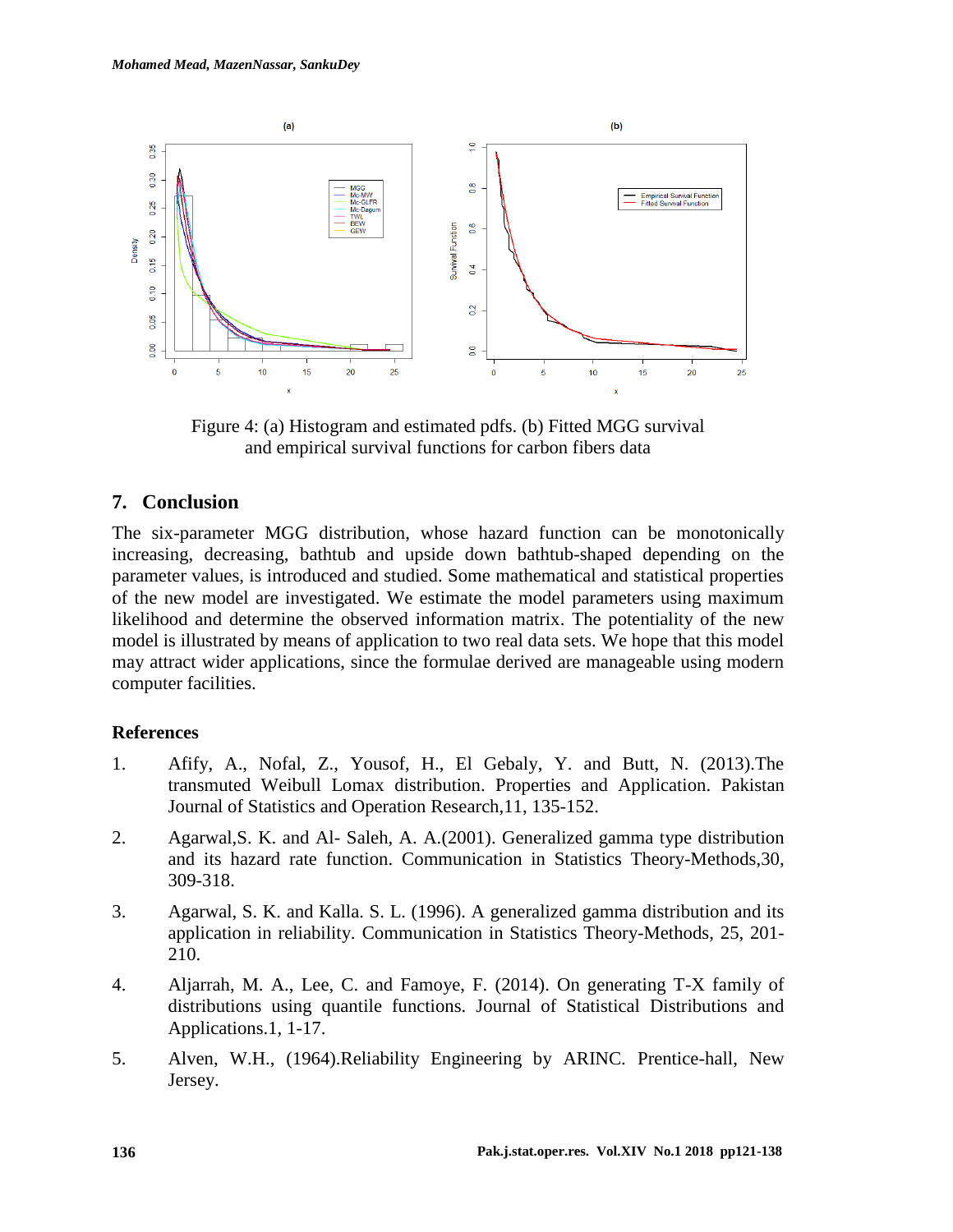- 6. Alzaatreh, A., Lee, C. and Famoye, F. (2013). A new method for generating families of continuous distributions. Metron, 71, 63-79.
- 7. Azzalini, A. (1985). A class of distributions which includes the normal ones. Scandinavian journal of statistics, 12, 171-178.
- 8. Brazauskas, V. (2002). Fisher information matrix for the Feller-Pareto distribution. Statistics & Probability Letters, 59, 159-167.
- 9. Cordeiro, G.M., Gomes, A.E., da-Silva, C.Q. and Ortega, E.M. (2013).The Beta exponentiated Weibull distribution. Journal of Statistical Computation and Simulation, 83, 114-138.
- 10. Elbatal, I., Merovci F. and Marzouk, W. (2014). McDonald generalized linear failure rate distribution. Pakistan Journal of Statistics and Operation Research, 10, 267-288.
- 11. Eugene, N. Lee,C. and Famoye, F. (2002). Beta-normal distribution and its applications. Communications in Statistics-Theory and Methods, 31, 497-512.
- 12. Gradshteyn, I. S. and Ryzhik, I. M.(2007). Table of integrals, series and products, Seventh Edition, Alan Jeffrey and Daniel Zwillinger (eds.), Academic Press.
- 13. Hoq, A., Ali, M. and Templetion (1974). Estimation of parameters of a generalized life testing models. J. Statist. Res., 9, 67-79.
- 14. Jones, M. (2015). On families of distributions with shape parameters. International Statistical Review, 83, 175-192.
- 15. Kalla, S.L. Al-Saqabi, B.N and Khajah, H.G. (2001). A unified form of gamma type distributions. Appl. Math.Comput.,118, 175-187.
- 16. Kleiber, C. and Kotz, S. (2003). Statistical Size Distributions in Economics and Actuarial Sciences, Hoboken, NJ: Wiley-Inter Science.
- 17. Kobayashi, K. (1991). On generalized gamma functions occurring in diffraction Theory. Journal Physical Society of Japan, 60, 1501-1512.
- 18. Lee, M. and Gross, A. (1991). Lifetime distributions under unknown environment. Journal. Statist. Planning and Inference, 29, 137-143.
- 19. Lee, C., Famoye, F. and Alzaatreh, A. (2013). Methods for generating families of univariate continuous distributions in the recent decades. Wiley Interdisciplinary Reviews: Computational Statistics, 5, 219-238.
- 20. McDonald, J.B. (1984). Some generalized functions for the size distribution of income. Econometrica, 52, 647- 663.
- 21. Merovci, F. and Elbatal, I. (2013). The McDonald modified Weibull distribution: properties and applications. arXiv preprint arXiv, 1309- 2961.
- 22. Nichols, M.D. and Padgett, W.J. (2006).A Bootstrap control chart for Weibull percentiles. Quality and Reliability Engineering International, 22, 141-151.
- 23. Oluyede, B. O. and Rajasooriya, S. (2013).The Mc-Dagum distribution and its statistical properties with applications. Asian Journal Mathematics and Applications, 44, 1-16.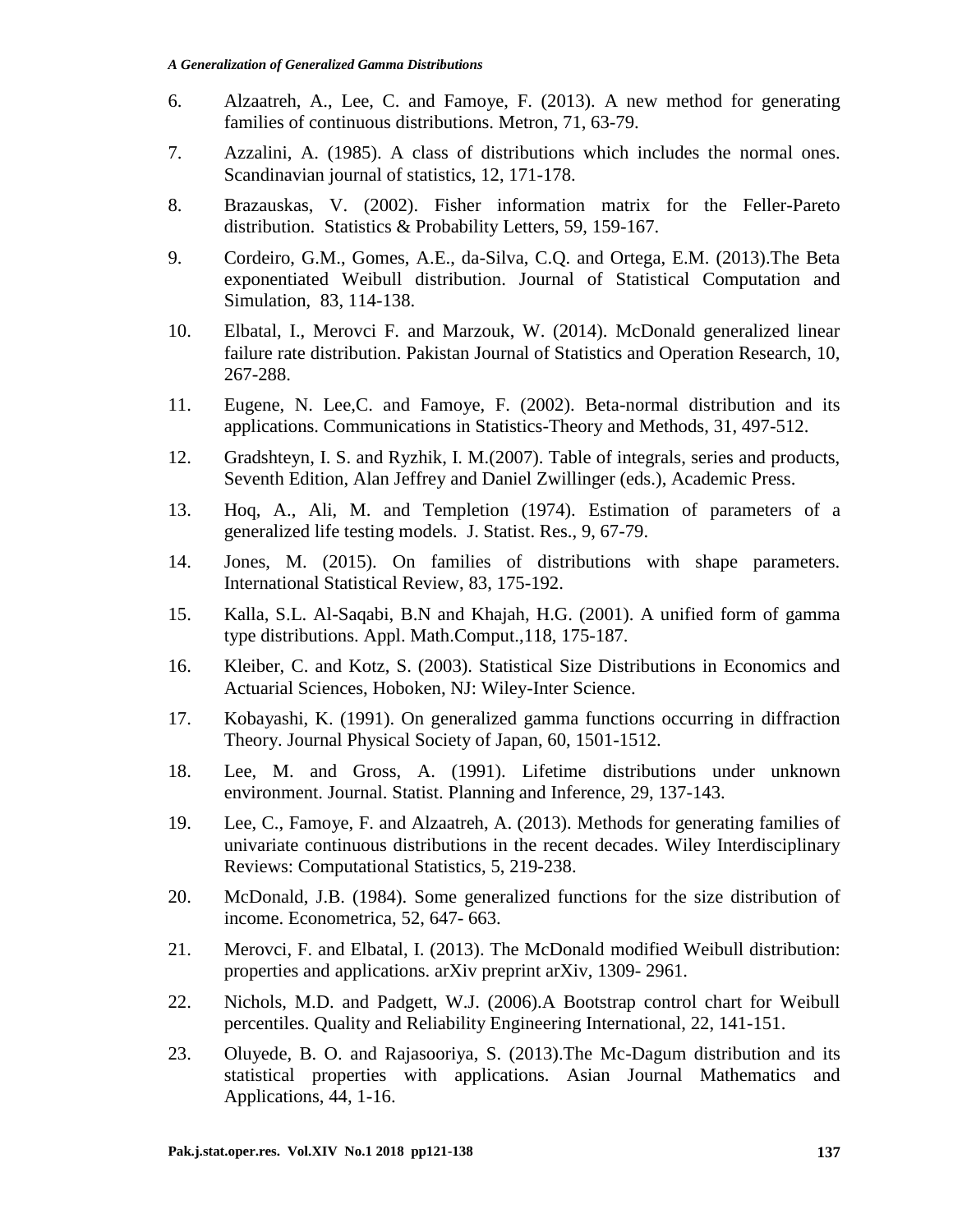- 24. Pinho, L., Cordeiro, G. and Nobre, J. (2012). The gamma-exponentiated Weibull distribution. Journal of Statistical Theory and Applications, 11, 379-395.
- 25. Stacy, E. W. (1962). A generalization of the gamma distribution. Annals of Mathematical Statistics, 33, 1187-1192.

# **Appendix**

$$
J_{\alpha\alpha} = -\frac{\partial^2 \ell}{\partial \alpha^2} = \frac{n(\delta \delta_{\alpha\alpha} - \delta_{\alpha}^2)}{\delta^2}, J_{\alpha k} = -\frac{\partial^2 \ell}{\partial \alpha \delta k} = \frac{n(\delta \delta_{\alpha k} - \delta_{\alpha} \delta_k)}{\delta^2},
$$
  
\n
$$
J_{\alpha b} = -\frac{\partial^2 \ell}{\partial \alpha \partial b} = \frac{n(\delta \delta_{\alpha b} - \delta_{\alpha} \delta_b)}{\delta^2}, J_{\alpha \lambda} = -\frac{\partial^2 \ell}{\partial \alpha \partial \lambda} = \frac{n(\delta \delta_{\alpha \lambda} - \delta_{\alpha} \delta_{\lambda})}{\delta^2},
$$
  
\n
$$
J_{\alpha \theta} = -\frac{\partial^2 \ell}{\partial \alpha \partial \theta} = (n\beta/\theta), J_{\alpha \beta} = -\frac{\partial^2 \ell}{\partial \alpha \partial \beta} = n\ell n(\theta) - \sum_{i=1}^n \ln(x_i),
$$
  
\n
$$
J_{kk} = -\frac{\partial^2 \ell}{\partial k^2} = \frac{n(\delta \delta_{kk} - \delta_k^2)}{\delta^2} - \lambda \sum_{i=1}^n u_i^{-2}, J_{kb} = -\frac{\partial^2 \ell}{\partial k \partial b} = \frac{n(\delta \delta_{kb} - \delta_k \delta_b)}{\delta^2},
$$
  
\n
$$
J_{k\lambda} = -\frac{\partial^2 \ell}{\partial k \partial \lambda} = \frac{n(\delta \delta_{k\lambda} - \delta_k \delta_{\lambda})}{\delta^2} + \sum_{i=1}^n u_i^{-1}, J_{k\theta} = -\frac{\partial^2 \ell}{\partial k \partial \theta} = (\lambda \beta/\theta) \sum_{i=1}^n u_i^{-2} z_i^{\beta},
$$
  
\n
$$
J_{k\beta} = -\frac{\partial^2 \ell}{\partial k \partial \beta} = -\sum_{i=1}^n u_i^{-2} z_i^{\beta} \ln(z_i), J_{bb} = -\frac{\partial^2 \ell}{\partial b^2} = \frac{n(\delta \delta_{bb} - \delta_k^2)}{\delta^2},
$$
  
\n
$$
J_{b\beta} = -\frac{\partial^2 \ell}{\partial b \partial \lambda} = \frac{n(\delta \delta_{k\lambda} - \delta_{k\lambda} \delta_{\lambda})}{\delta
$$

$$
\mathsf{ind}^-
$$

$$
J_{\beta\beta} = -\frac{\partial^2 \ell}{\partial \beta^2} = \frac{n}{\beta^2} + k \lambda \sum_{i=1}^n z_i^{\beta} u_i^{-2} \ln^2(z_i) + b \sum_{i=1}^n z_i^{\beta} \ln^2(z_i).
$$

where

$$
\delta_{\alpha\alpha} = \frac{\partial^2 \delta}{\partial \alpha^2} = \int_0^\infty x^{\alpha-1} (x+k)^{-\lambda} e^{-bx} \ln^2(x) dx,
$$